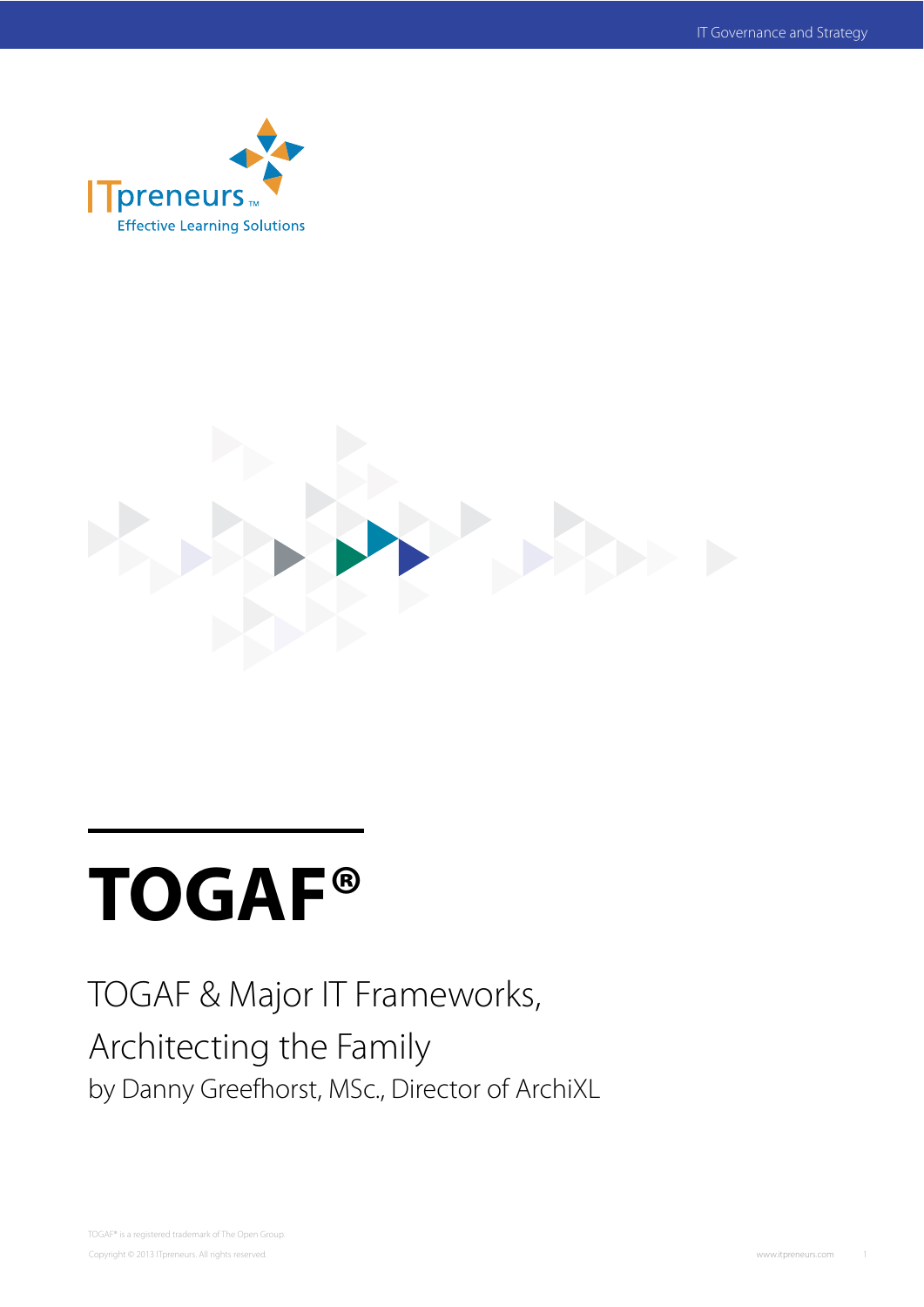### 1 The Need for Enterprise Architecture

- 2 Overview of TOGAF®
- 3 TOGAF and COBIT®
- 4 TOGAF and PRINCE2®
- 5 TOGAF and ITIL<sup>®</sup>

# **Index**

TOGAF® is a registered trademark of The Open Group. PRINCE2® is a registered trademark of the Cabinet Office. ITIL® is a registered trademark of<br>the Cabinet Office. COBIT® is a registered trademark of the Information Syste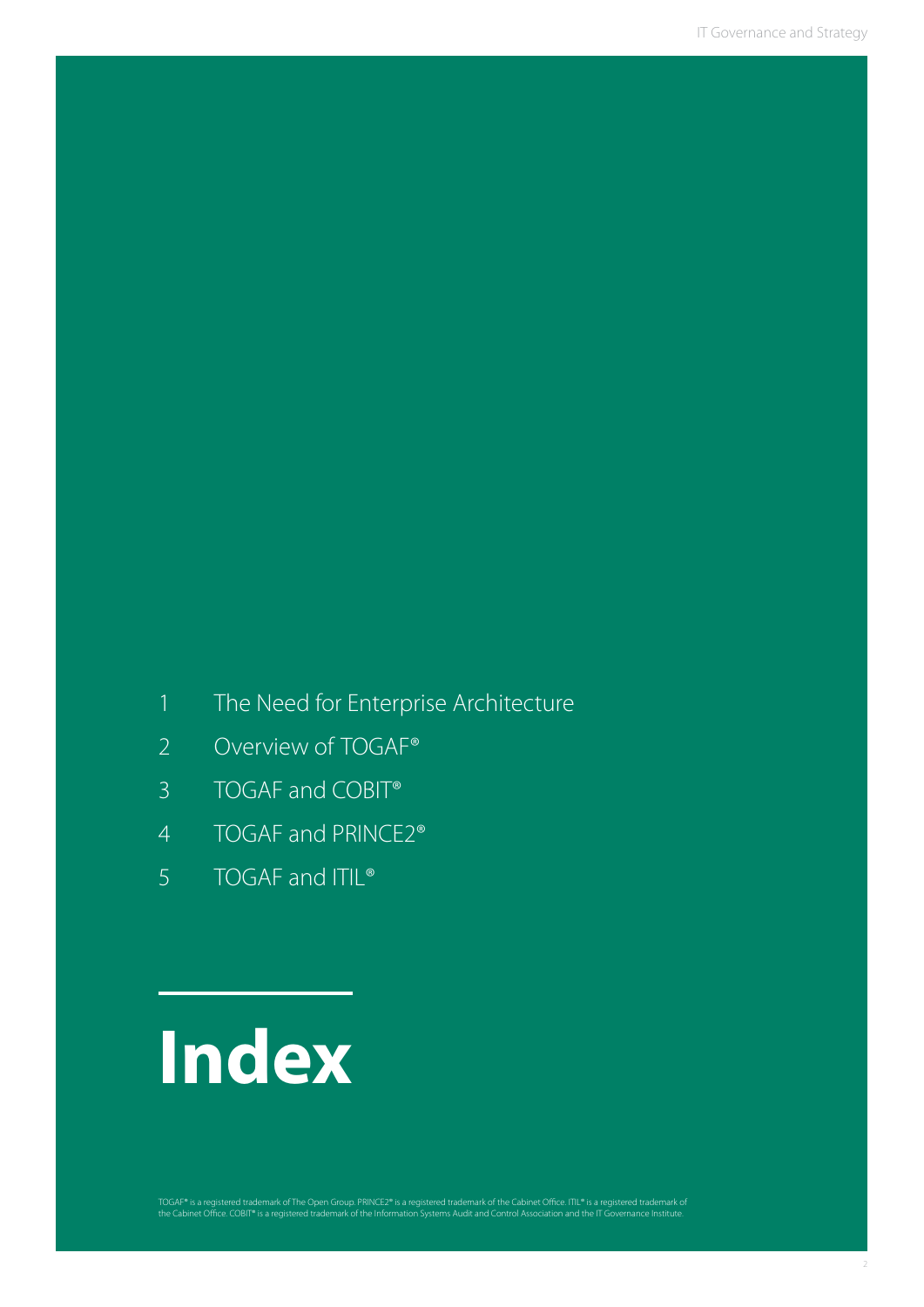ITpreneurs is pleased to share with you a deeper knowledge of various frameworks and domains connecting their usage and application for the betterment of the IT profession. Our appreciation goes to the industry experts who generously share their invaluable knowledge and experience with us.

# **White Paper**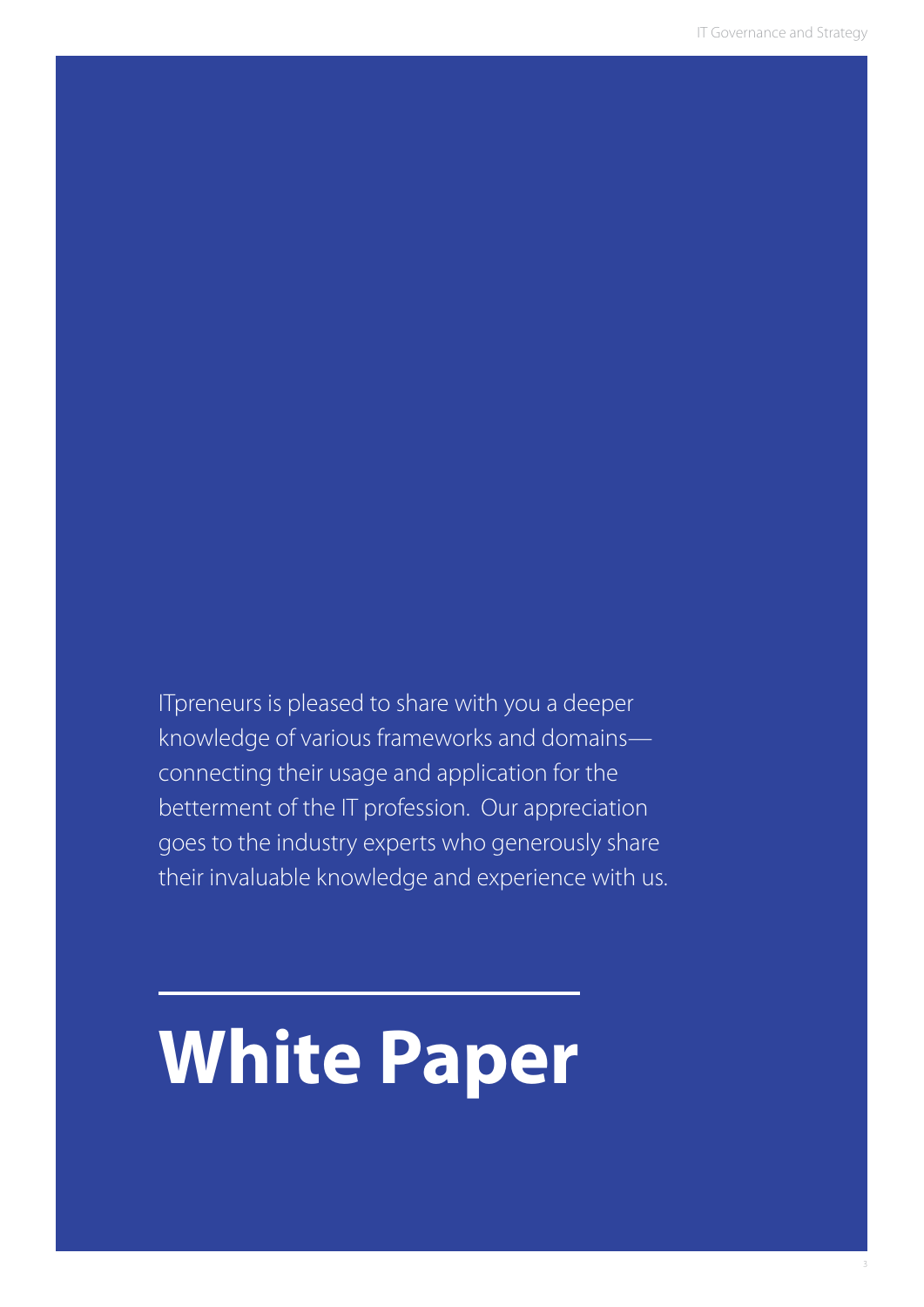# Introduction

**Organizations need a concerted approach to change. This is where enterprise architecture and TOGAF comes in. Enterprise architecture is at the heart of change, providing a set of tools and techniques that make the strategy concrete, showing employees what is really expected from them and guiding the necessary changes. Alignment of enterprise architecture with other processes is essential to ensure successful change. Frameworks such as TOGAF®, PRINCE2®, ITIL® and COBIT® provide guidance in identifying and executing the relevant processes. TOGAF is the best-practice framework for enterprise architecture, consisting of a step-by-step development method and a set of guidelines. The other frameworks address project management, IT service management and governance. This paper provides an overview of enterprise architecture and TOGAF, and how they relate to COBIT, PRINCE2 and ITIL.**

# 1. The Need for Enterprise Architecture

Change is inherent in organizations and requires adaptation to changing market conditions, laws and regulations, as well as technology. Corporate strategy should guide organizations in their quest for growth, but is in practice only partially successful. Organizations find it difficult to make strategic decisions and adhere to them. Also, there is a big gap between corporate strategy and the daily operations of an organization. The strategy reaches employees in the organization. However, it is often not clear to them the how it affects their own work. Enterprise architecture provides instruments to make the strategy more concrete, construct a more detailed plan and govern the implementation of it. It translates strategic goals and core values into principles that express the fundamental qualities that are needed. Roadmaps and high-level designs are required to make clear the direction in which an organization needs to go. First, a roadmap needs to be created. A roadmap shows the big picture on a CIO level. Topics mentioned in the roadmap will require their own high-level design. A high-level design is a succession of roadmaps. A high-level design of the necessary changes is often constructed, including an impact analysis on all relevant aspects of the organization, which make the changes more concrete.

Many changes in organizations also have an impact on information technology (IT), and managing the execution of the corporate strategy is especially relevant in this area. In practice, a lot of IT development, procurement and implementation are not aligned with what the organization really needs. There is a gap between the business demand and IT supply. It is no surprise that IT has been a focus area of enterprise architecture. What makes IT a bigger challenge is that a highly detailed specification of changes is needed for it to work. An ambiguous specification can lead to an incompatible solution. Enterprise architecture, therefore, strives to remove ambiguities from the corporate strategy and the business goals that need to be supported. It aims to provide insight into the processes and systems that are impacted, and the technology that is involved. It ensures that the right technical solutions, applications and infrastructure are put in place, at acceptable levels of cost and quality.

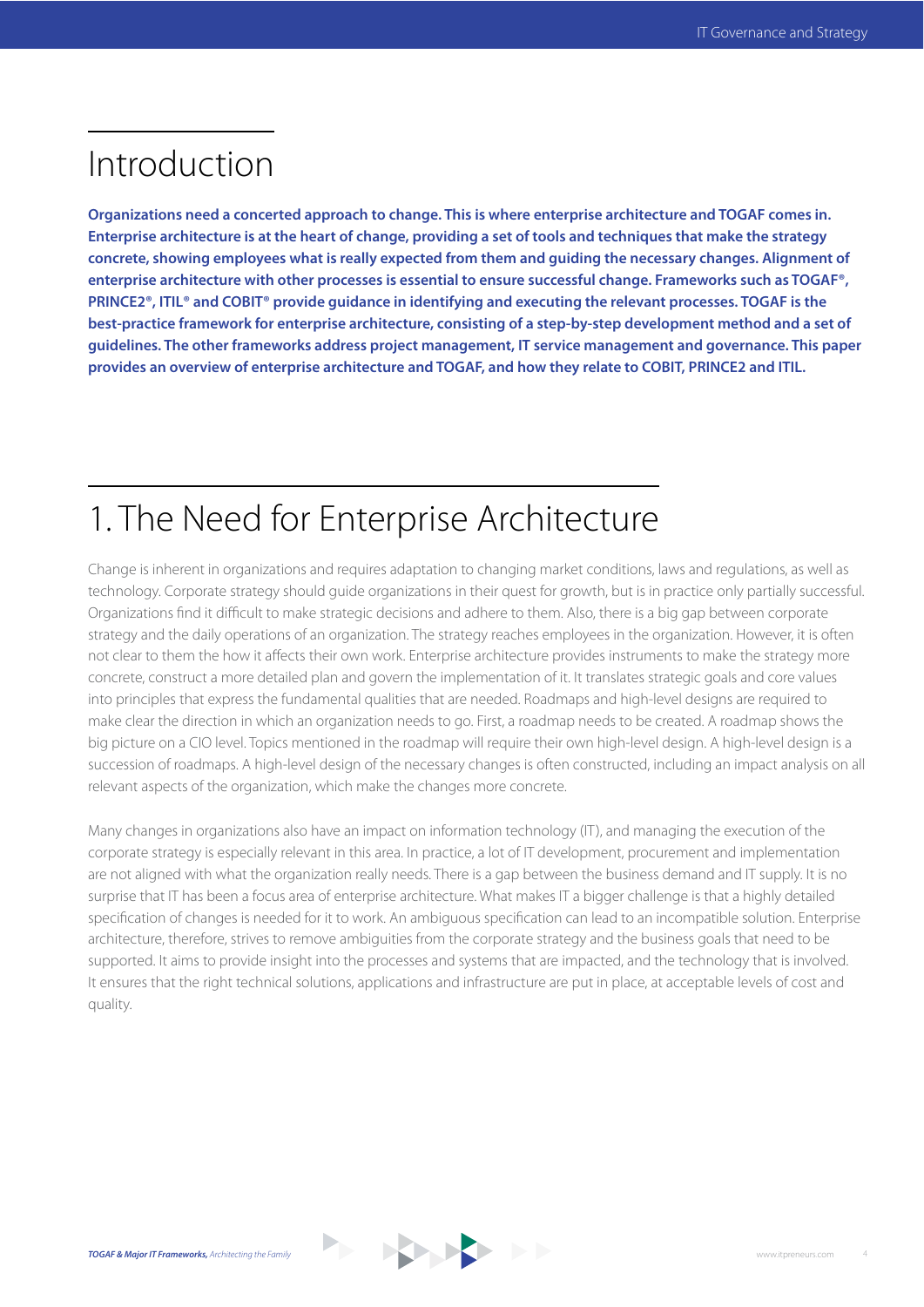### The Overall Process Chain and IT Process Frameworks

Enterprise architecture is an important process, but it only covers a part of the total process landscape that consists of three phases that we refer to as directing, changing and operating IT. Before starting an enterprise architecture engagement, the overall direction needs to be clear: enterprise governance needs to be in place, the corporate strategy needs to be defined and portfolio management needs to be organized. Also, the changes identified in the enterprise architecture need to be implemented in a controlled manner. This requires proper management of the programs and projects that implement the changes. Finally, the changes lead to (transformed) operational processes that need to be governed from an architectural perspective as well, requiring IT service management to ensure proper operations. So, although enterprise architecture is an important link in the chain from directing, to changing, to operating—the total process-chain needs to be taken into account.



#### **Figure 1: The overall process landscape and major IT frameworks**

Organizations increasingly understand that they should reuse existing process frameworks and best practices in implementing their own process chain. In general, organizations look for open standards that they can adopt in order to avoid the challenges that arise from using proprietary tools. Also, open standards build on the experiences and best practices of many organizations. In the area of enterprise architecture TOGAF is the leading standard process framework that is adopted by organizations around the globe. Other IT process frameworks that seem to have gained major adoption are COBIT (for IT governance), PRINCE2 (for project management) and ITIL (for IT service management). This paper, therefore, shows how TOGAF supports enterprise architecture, and how it relates to these other frameworks in support of the IT processes. It introduces the frameworks, and provides insight into their relationships. The focus, however, is on enterprise architecture and TOGAF.

Before the various process frameworks are described in more detail, this paper first explores the process landscape to better understand the position of enterprise architecture and how it relates to other processes. This will make it easier to understand the positioning of the other frameworks. Figure 2 shows a more detailed view of the three phases described in the previous section, and most importantly the information flows between the processes. It also shows that what we referred to as "directing" includes a governance process that defines and guides the responsibilities of the people involved in the various processes. These responsibilities are typically defined using RACI, where those who are Responsible, Accountable, Consulted and Informed are identified. Also the basic principles underlying the governance should be described; the main direction is set in the strategic planning process. This includes the corporate strategy, as well as other strategic plans such as the IT strategy, marketing strategy and HR strategy. The direction is defined in terms of goals that provide insight into the priorities of the organization, policies that define the boundaries in which to operate and a roadmap that describes the coherent actions

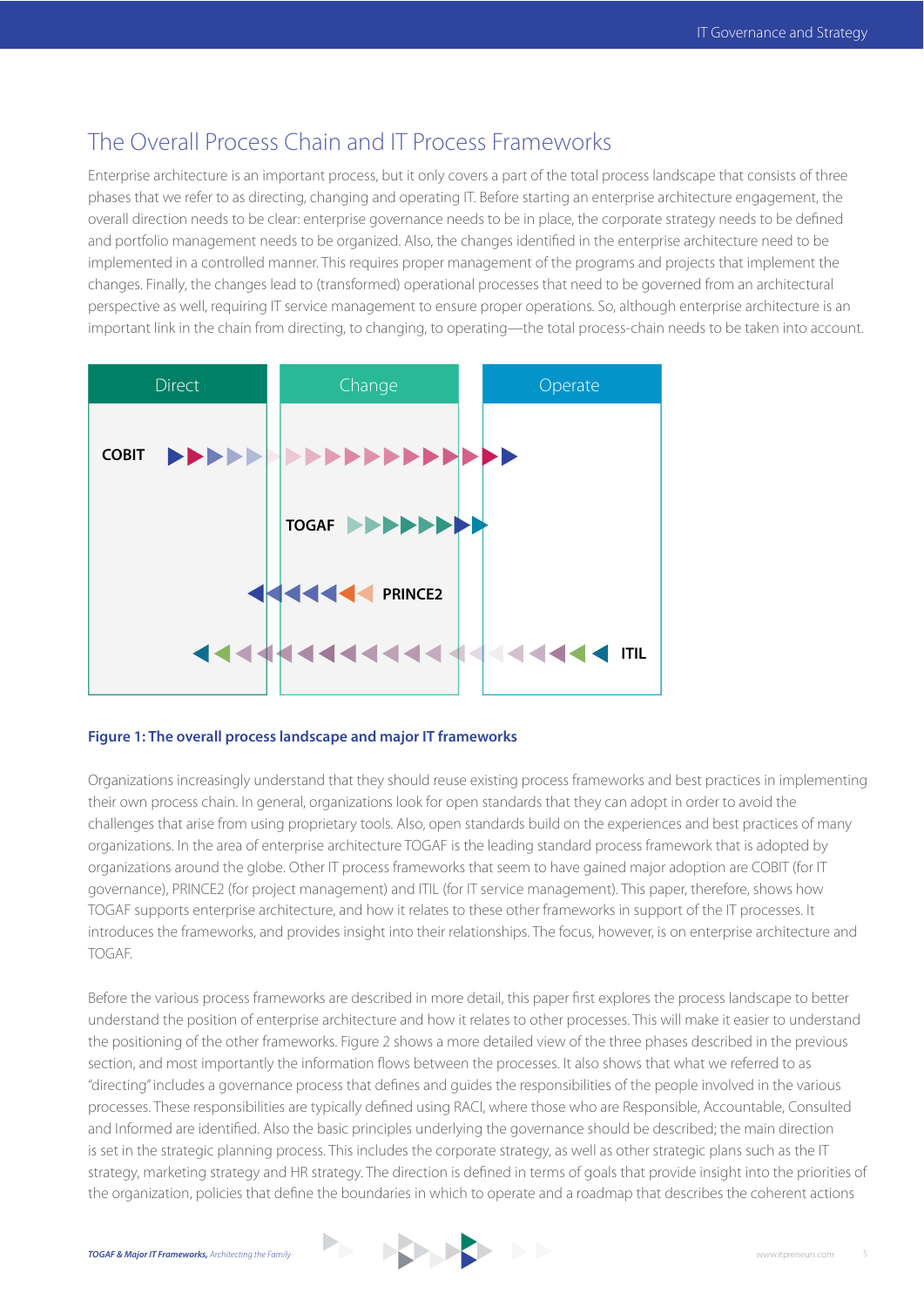that are needed to realize the goals. Any pre-existing enterprise architecture may be reused in defining these goals, policies and roadmap. Otherwise, high-level enterprise architecture is typically developed in parallel to the strategy. It provides highlevel insight into the impact of the goals on the organization, processes, information systems and technology. More detailed architectures are developed later on, which determine the more detailed impact and the subsequent roadmap. The project portfolio management process is where the priorities of potential programs and projects are determined, business cases may be refined and change initiatives are initiated. This process will also monitor whether programs and projects will actually realize the business case that was defined upfront, and may take corrective actions or even stop the initiatives when this is not the case. Although enterprise architecture contributes to the strategic planning and portfolio management processes, the main goal of the process is to provide guidance to the design and implementation of changes. These changes are typically performed in the form of programs and projects, but could also be the result of change requests from operations. The output of the enterprise architecture process consists mainly of architecture principles and models. The architecture principles are more specific policies that provide restrictions on design and support the way in which an organization sets about fulfilling its mission. The models are high-level designs that are the starting point for the transformation process. The products of the design and implementation process are reviewed for compliance with the enterprise architecture. Such reviews may lead to changes in the design or architecture, or to a dispensation to deviate. The actual business operations takes place in the architecture. The implemented system will be delivered to operations and management process, as well as the management of processes, data, information systems and technology. These processes are also a potential source for requirements for the enterprise architecture process.

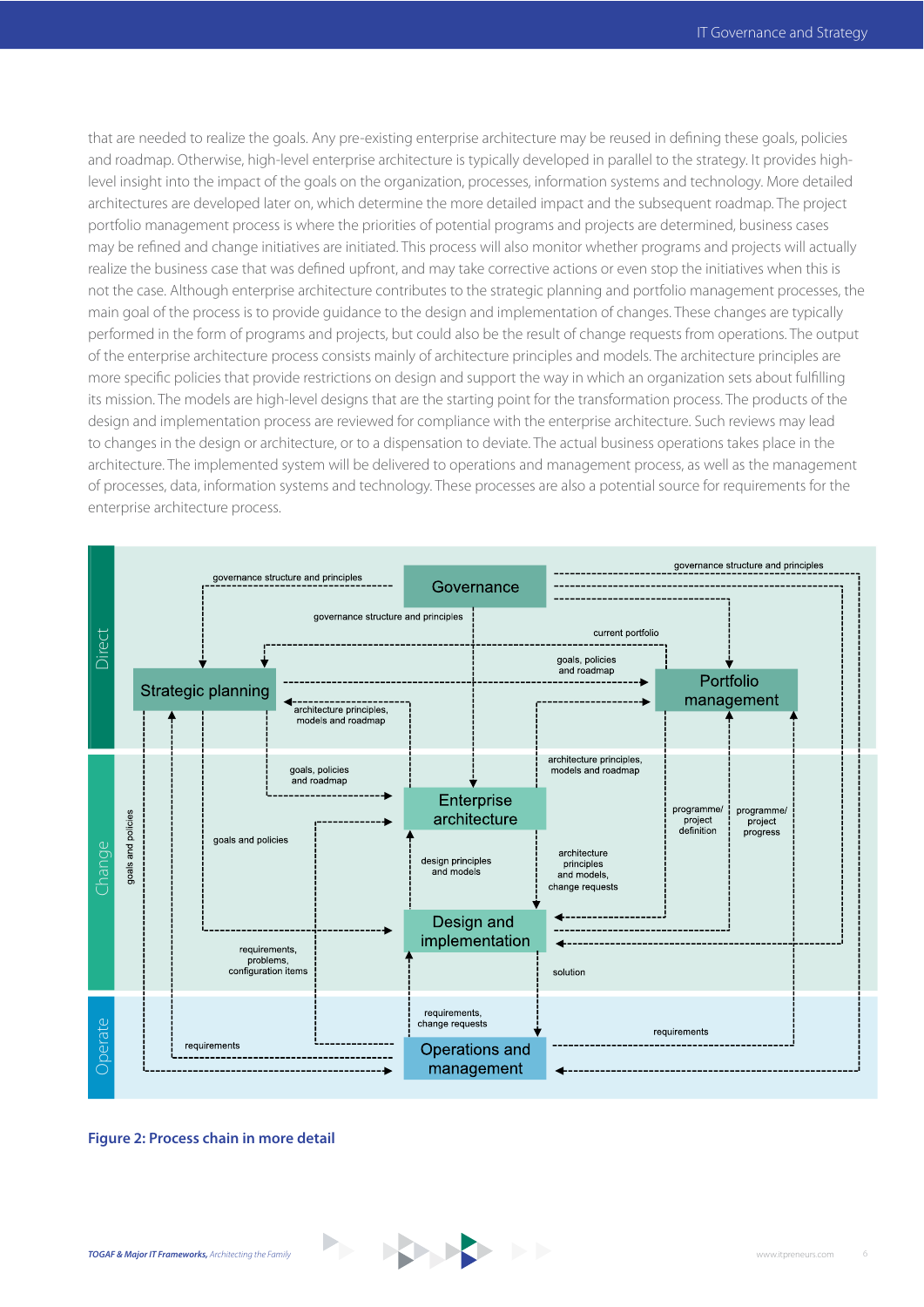Now that the overall process chain and the role of enterprise architecture has been defined, it is possible to take a closer look at the various frameworks and their relationships with enterprise architecture and TOGAF. The next section starts with a more detailed description of TOGAF.

### 2. Overview of TOGAF

TOGAF is a collection of methods, techniques and best practices in the field of enterprise architecture. It describes how organizations can organize enterprise architecture. The core of TOGAF is the Architecture Development Method (ADM), see Figure 3, which provides a step-by-step approach and guidelines for how to execute these steps. In addition, TOGAF provides information on how to actually construct the architecture deliverables and how to set-up the architecture capability in organizations.

TOGAF is developed and managed by The Open Group, a consortium of more than 400 organizations, focused on IT standards. These member organizations span all sectors of the IT community — customers, systems and solutions suppliers, tool vendors, integrators and consultants, as well as academics and researchers. The Open Group is also responsible for the ArchiMate standard, which is an enterprise architecture modeling standard and highly related to TOGAF. Future versions of TOGAF are expected to explicitly link to ArchiMate.

#### Why Is TOGAF the Leading Standard?

The field of enterprise architecture has been very fragmented in the past, which is partly due to the fact that the field as a whole is still very much in development. A large number of architecture frameworks and approaches have been developed in the past with very different views on enterprise architecture. They have different interpretations of what an enterprise architecture looks like, and as a result they also have a different view on the process that is needed to develop and use it. It is clear that such fragmentation is undesirable. Organizations do not know which framework to adopt and/or risk becoming dependent upon a proprietary framework that is not supported in the market. As mentioned before, organizations increasingly understand that adoption of open standard methods, frameworks and best practices is important. That is why the availability of an open standard framework for enterprise architecture is really important.

TOGAF is an open standard enterprise architecture framework. It has been developed over a period of almost two decades and builds on standards that were developed even before this time. The adoption of TOGAF has grown over the years, especially in the past decade, during which TOGAF versions 8 and TOGAF 9 were introduced, with version 9.1 appearing in 2011. Major IT vendors and consulting companies have adopted TOGAF over their own proprietary frameworks and approaches. Currently, TOGAF has become the framework of choice for most organizations around the world: 80% of the Fortune 500 companies now use it and the amount of certified professionals has grown to 17,000 with a staggering 120% increase annually. Finally, more than 25,000 complete book-sets have been sold. There really is no alternative, open standard, enterprise architecture framework that is comparable to TOGAF on the market.

### A Process Perspective on TOGAF

The Architecture Development Method (ADM) provides a step-by-step approach for developing and applying enterprise architecture. It consists of a number of phases that are typically performed in sequence, although iteration between phases is also possible. These phases consist of steps, which describe the actual activities. For every phase, the objectives as well as the inputs and outputs are identified and expressed in terms of the content framework that is also part of TOGAF. The content framework specifies the architecture deliverables, as well as the artifacts (models), and the concepts that they capture.

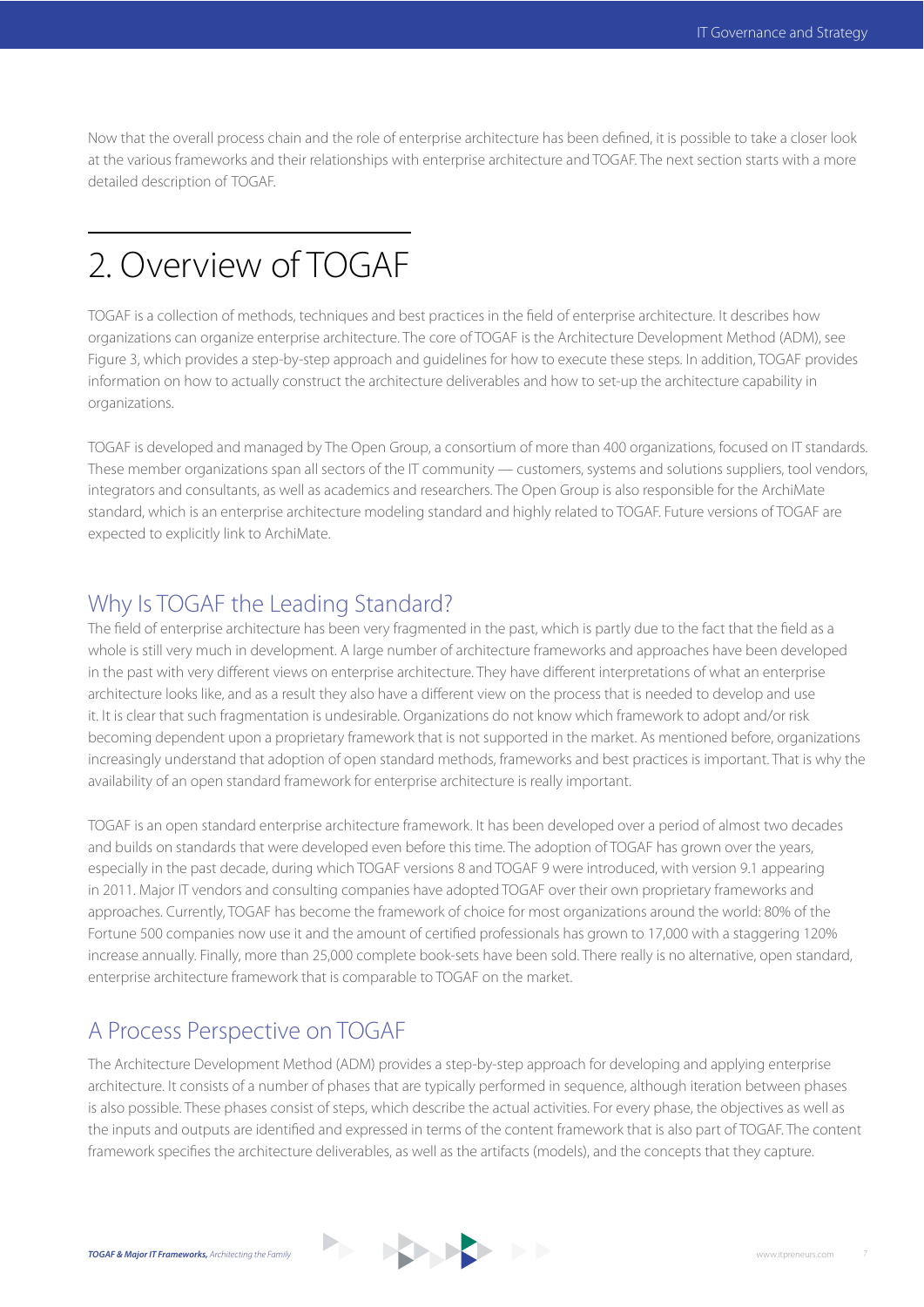In the preliminary phase, the method is adapted to the specific context and the specific phases and steps, and the order in which they will be performed is determined. In the architecture vision phase, an initial high-level view of the architecture is developed, and the most important business requirements are determined. In the follow-on three phases the architecture is developed from various perspectives: the business architecture, the information systems architecture and the technology architecture. In every phase, the architecture building blocks in the current situation and in the target situation are determined, and the gaps between them are identified. In the opportunities and solutions phase, the architecture is translated into a set of solution building blocks and a high-level roadmap. This roadmap is refined in the migration planning phase in which change initiatives are prioritized and scheduled. During the implementation governance phase, the architecture is used to ensure that projects align and adhere to the corporate vision and strategy. In the architecture change management phase, internal and external developments are monitored and translated into changes in the architecture. This can lead to small changes or a new cycle of the development method. The requirements management phase is central to all processes and it is the phase where all the requirements of the architecture are managed.



#### **Figure 3: TOGAF Architecture Development Method**

In addition to the ADM, TOGAF also describes a number of techniques that can be applied during the execution of the method. This includes generic techniques such as stakeholder management, risk management and business readiness assessments, as well as architecture specific techniques. Furthermore, it is important to note that the ADM does not provide a full view of all the architecture activities. In particular, the governance and management of the architecture requires additional activities. Most of these are identified in the chapter on architecture governance in TOGAF and are the responsibility of an executive level architecture board. This includes activities for determining which architectures need to be developed, handling dispensations, and managing the Architecture Repository. This repository is the place where all outputs of the architecture project are stored.

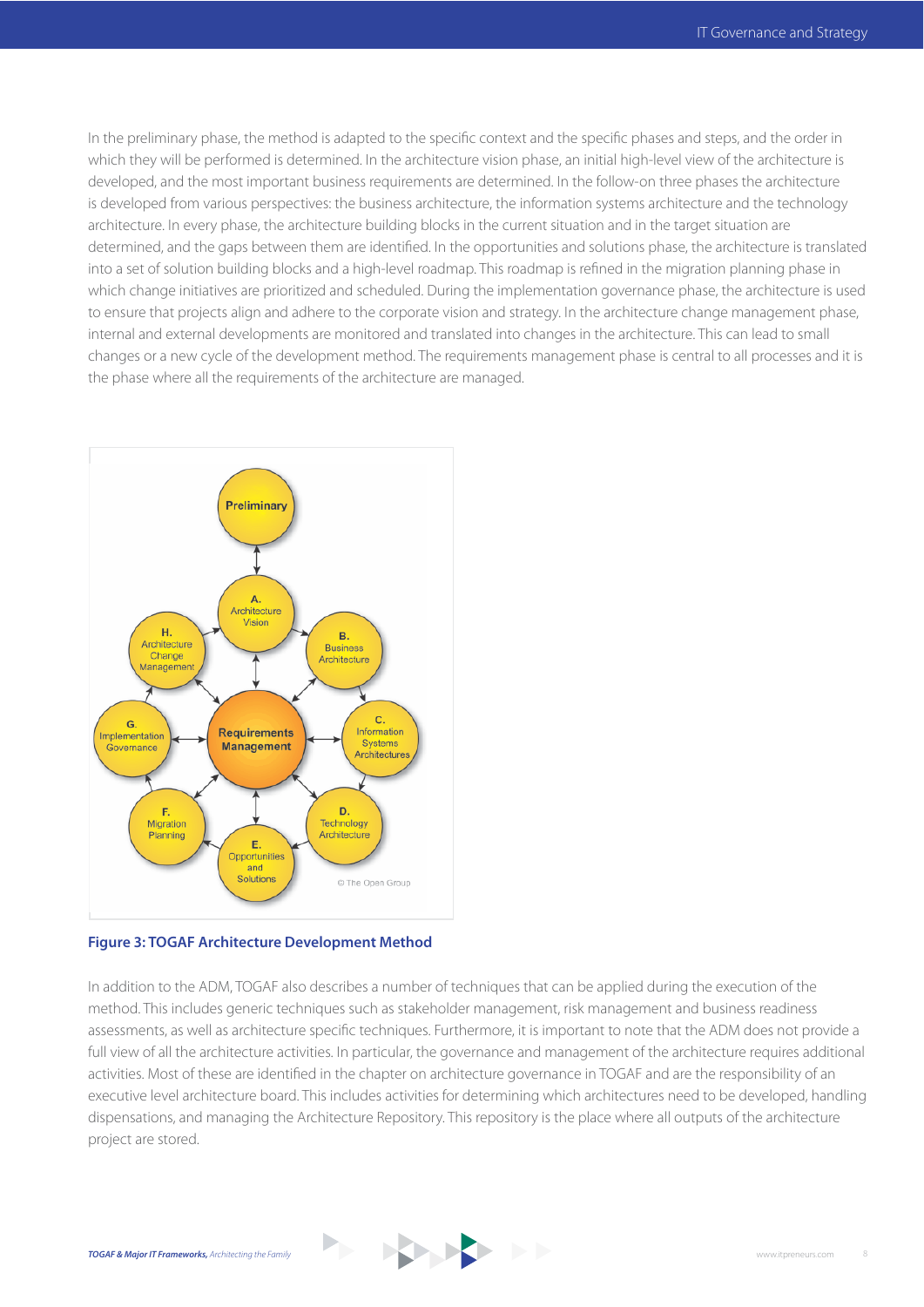# 3. TOGAF and COBIT

COBIT stands for "Control Objectives for Information and Related Technologies" and is a framework for the governance and management of enterprise IT. The standard is developed by ISACA. The most recent version is COBIT 5, which consists of multiple documents. The core document describes the main principles of COBIT and gives an overview of what IT governance is. Other documents include "Enabling Processes", which provides an elaborate description of all IT processes, and "Implementation", which provides guidance on the actual implementation of IT governance. The core principles of COBIT are: Meeting stakeholder needs, Covering the Enterprise End-to-End, Applying a Single Integrated Framework, Enabling a Holistic Approach, and Separating Governance From Management. COBIT provides an end-to-end view on IT governance, and is driven by the enterprise goals and the IT-goals. In previous versions, there was not a clear distinction between IT governance and IT management. COBIT 5 is much more clear. It provides definitions of governance and management, and specifically identifies five processes that are part of IT-governance. Governance ensures that stakeholder needs, conditions and options are evaluated to determine balanced, agreed-on enterprise objectives to be achieved—setting Governance establishes direction through prioritization and decision-making—and monitors performance and compliance against agreed-on direction and objectives. Management executes activities in alignment with the direction set by the governance body.

The heart of COBIT is a (high-level) description of all IT processes, which are based on and aligned with various other process frameworks, including TOGAF. The process reference model in Figure 4 provides an overview of the processes. The five governance processes are shown in the figure under the heading "Evaluate, Direct and Monitor".



**Figure 4 COBIT Process Reference Model**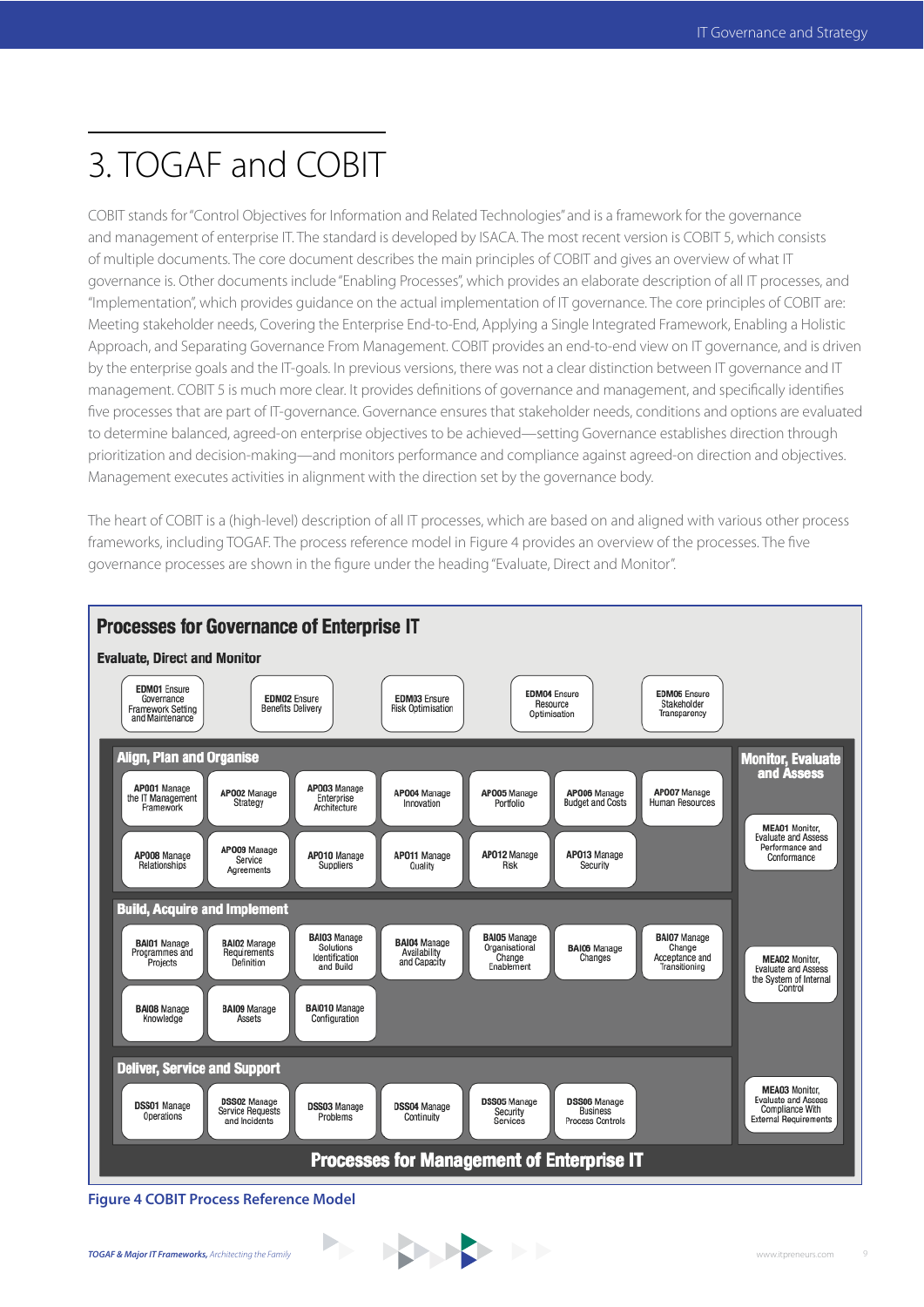The first of these processes, Ensure Framework Setting and Maintenance, is where the governance structure itself is defined. The other governance processes focuses on monitoring benefits, risks, resources and stakeholder transparency. The rest of the processes fall into the category of management and are clustered into four domains that resemble the process chain described earlier in this document. Enterprise architecture falls into the "Align, Plan and Organize" domain, together with other strategic and tactical processes. The "Manage Strategy" process is equivalent to the strategic planning process described earlier, but is focused only on IT strategy. COBIT describes the various processes using a standard template, which includes a description of the activities, inputs and outputs. The main contribution of COBIT is that it also describes the relationship with all other related processes, linkages to the IT-related goals and the responsibilities of all stakeholders in the form of a RACI chart.

### Relationship of COBIT with TOGAF

The most important relationship between COBIT and TOGAF, is that enterprise architecture is one of the processes described in COBIT. Actually, when you look at the description of enterprise architecture in COBIT 5 you see that they have looked at TOGAF closely and included most of the TOGAF Architecture Development Method in the description of the process. Table 1 shows a mapping between the TOGAF processes and activities, and COBIT. Consequently, most of the TOGAF methodology can be found in the "Manage Enterprise Architecture" process of COBIT. The architecture vision phase, as well as the opportunities and solutions, and migration planning phases, have their own "management practice" in COBIT. The phases in which business architecture, information systems architecture and technology architecture are defined, are combined into the practice "Defining Reference Architectures". This is strange since these phases are used for different types of architectures, and not just reference architectures. Reference architectures are generic architectures that can be used as a template for specific enterprise or solution architectures. The management practice "Architecture services" is also a combination of other phases and activities in TOGAF. It includes the implementation governance, architecture change management and requirements management phases. Separating these three phases from the rest is logical in the sense that they are really more continuous activities, while in contrast to the other phases, they are more continuous in nature. The preliminary phase is not clearly mapped onto any of the management practices in the Manage Enterprise Architecture process. Most of it, however, seems to map onto the process "Manage the IT Management Framework", which is where the organizational structure, roles and responsibilities, and general policies are defined. Architecture governance is also not part of the Manage Enterprise Architecture process. COBIT considers this part of the governance processes, the "Ensure Resource Optimization" process in particular. The architecture board, which is defined in TOGAF as the most important governance structure for enterprise architecture, is also included as a stakeholder in a number of processes. COBIT seems to cover all the TOGAF phases and activities, one should remember. Note however that enterprise architecture is broader than IT; it also provides guidance to how the business itself is organized. On the other hand, most of the COBIT processes are not really IT-specific in the sense that if you remove references to "IT"," than a lot of the processes are also very relevant for the organization as a whole. This especially holds for the processes within "Align, Plan and Organize" such as Manage Strategy, Manage Innovation, Manage Human Resources, Manage Relationships, Manage Suppliers and Manage Quality. In fact, the process reference model can be a very good source of inspiration for defining the process architecture of any organization.

| TOGAF Phase/Activity phase/activity | <b>COBIT Process/Practice process/practice</b> |
|-------------------------------------|------------------------------------------------|
| Preliminary phase                   | Manage the IT Management Framework             |
|                                     | Manage Enterprise Architecture                 |
| Architecture vision                 | Developing an architecture vision              |
| <b>Business Architecture</b>        | Defining reference architectures               |
| Information Systems Architecture    | Defining reference architectures               |
| Technology Architecture             | Defining reference architectures               |
| Opportunities & Solutions           | Selecting opportunities and solutions          |
| Migration planning                  | Defining architecture implementation           |
| Implementation governance           | Architecture services                          |
| Architecture change management      | Architecture services                          |

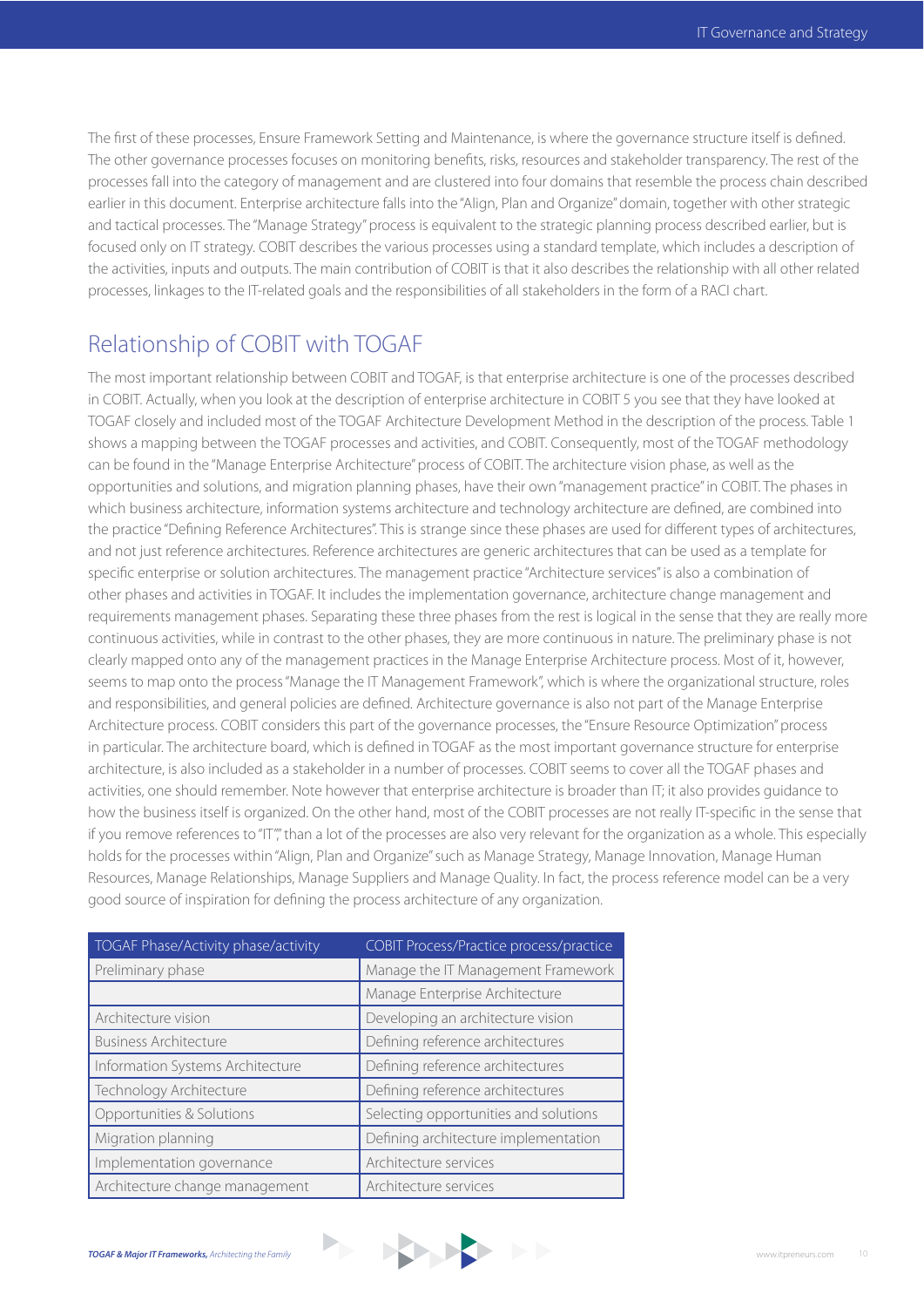| Requirements management  | Architecture services        |
|--------------------------|------------------------------|
| LArchitecture Governance | Ensure Resource Optimization |

#### **Table 1 Relating COBIT and TOGAF activities**

Along with including enterprise architecture and TOGAF as a process, COBIT also adds additional information and insights. It links enterprise architecture to general IT-related goals and adds the responsibilities of stakeholders, as well as shows how enterprise architecture contributes to the general IT-related goals of aligning business and IT strategy, IT agility and optimization of IT assets, resources and capabilities. COBIT links all IT-related goals to enterprise goals, allowing us to understand how enterprise architecture contributes these enterprise goals. Also, process goals are defined that express the value of enterprise architecture in a more specific way, and makes them more concrete by defining metrics. The latter is very valuable when you want to define key performance indicators for the enterprise architecture department in your organization. As an example, one of the process goals is "the architecture and standards are effective in supporting the enterprise" and one of the related metrics is "project benefits realized that can be traced back to architecture is only effective when the governance process, and the architecture board process requests from projects.involvement". The RACI chart provided for enterprise architecture also provides a lot of insight that is not included in TOGAF. It shows for example, that the CEO is accountable for most of the enterprise architecture activities and that a lot of management-level stakeholders are to be consulted when defining the enterprise architecture.

Another interesting value that COBIT adds to TOGAF is that it puts enterprise architecture in the context of all other IT processes. It shows the relationship with other processes, and the inputs from and outputs to these processes the enterprise architecture products are an input. These two perspectives are summarized in the following two tables. A number of the inputs are not specific to enterprise architecture; they are generic inputs for multiple processes. Managing quality, security, conformance, performance, internal control and compliance do have an impact on enterprise architecture, but also on many other processes. A lot of the products that are mentioned in the tables are not identified in TOGAF, and provide a useful addition. On the other hand, the naming of the outputs of enterprise architecture does not follow the names of the deliverables in TOGAF, and a number of them are also missing. For example, in TOGAF, the opportunities and solutions phase delivers, among others, a roadmap and a high-level implementation and migration plan. The roadmap is completely missing in COBIT, and the implementation and migration plan is renamed to be an implementation and migration strategy, carrying different semantics. It almost seems like the authors of COBIT have tried to invent their own version of TOGAF. I think it would have been better to stick to the formal TOGAF deliverables.

| <b>From Process</b>                | Product                                        |
|------------------------------------|------------------------------------------------|
| Outside COBIT                      | Enterprise strategies                          |
| Enterprise drivers                 |                                                |
| Ensure Resource Optimization       | Guiding principles for enterprise architecture |
| Manage the IT Management Framework | Enterprise operational quidelines              |
|                                    | Definition of organizational structure         |
|                                    | Defined operational placement of IT function   |
|                                    | Evaluation of options for IT organization      |
|                                    | Data classification guidelines                 |
|                                    | Communication ground rules                     |
|                                    | IT-related policies                            |
|                                    | Communication on IT-objectives                 |
|                                    | Process improvement opportunities              |
| Manage Strategy                    | Strategic road map                             |
|                                    | Proposed enterprise architecture changes       |
|                                    | Communication package                          |

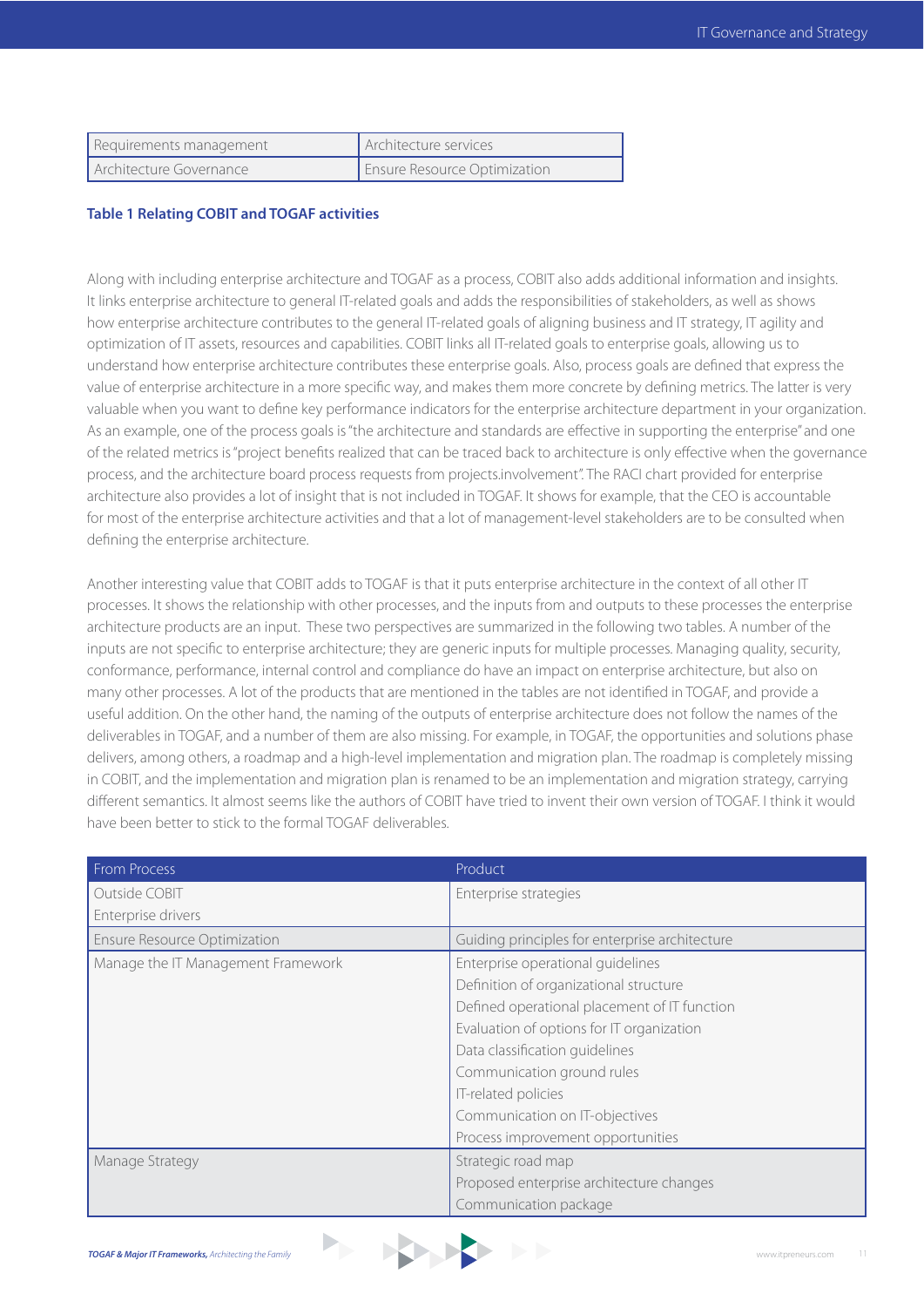| Manage Quality                                        | Quality management standards                               |  |  |
|-------------------------------------------------------|------------------------------------------------------------|--|--|
|                                                       | Process quality of service goals and metrics               |  |  |
|                                                       | Communications on continual improvement and best practices |  |  |
|                                                       | Examples of good practice to be shared                     |  |  |
|                                                       | Quality review benchmark results                           |  |  |
| Manage Security                                       | Information security risk treatment plan                   |  |  |
| Monitor, Evaluate and Assess Performance and          | Monitoring targets                                         |  |  |
| Conformance                                           | Performance reports                                        |  |  |
|                                                       | Remedial actions and assignments                           |  |  |
| Monitor, Evaluate and Assess the System of Internal   | Results of internal control monitoring and reviews         |  |  |
| Control                                               | Results of benchmarking and other evaluations              |  |  |
|                                                       | Self-assessment plans and criteria                         |  |  |
|                                                       | Results of reviews of self-assessments                     |  |  |
|                                                       | Control deficiencies                                       |  |  |
|                                                       | Remedial actions                                           |  |  |
|                                                       | Assurance plans                                            |  |  |
|                                                       | Refined scope                                              |  |  |
|                                                       | Assurance review results                                   |  |  |
|                                                       | Assurance review report                                    |  |  |
| Monitor, Evaluate and Assess Compliance with External | Communication of changed compliance requirements           |  |  |
| Requirements                                          |                                                            |  |  |

#### **Table 2 Enterprise Architecture inputs in COBIT**

| Product                                                  | To                                                        |
|----------------------------------------------------------|-----------------------------------------------------------|
| Architecture concept business case and value             | Manage Strategy                                           |
| proposition                                              | Manage Portfolio                                          |
| Process architecture model                               | Manage the IT Management Framework                        |
| Defined scope of architecture                            | Manage Strategy                                           |
| High-level implementation and migration strategy         |                                                           |
| Transition architectures                                 |                                                           |
| Information architecture model                           | Manage Strategy                                           |
|                                                          | Manage Requirements Definition                            |
|                                                          | Manage Solutions Identification and Build Manage Security |
|                                                          | Services                                                  |
| Baseline domain descriptions and architecture definition | Manage Security                                           |
|                                                          | Manage Requirements Definition                            |
|                                                          | Manage Solutions Identification and Build                 |
| Architecture principles                                  | Manage Requirements Definition                            |
| Solution development guidance                            | Manage Solutions Identification and Build                 |
| Resource requirements                                    | Manage Programs and Projects                              |
| Implementation phase descriptions                        |                                                           |
| Architecture governance requirements                     |                                                           |

#### **Table 3 Outputs from Enterprise Architecture in COBIT**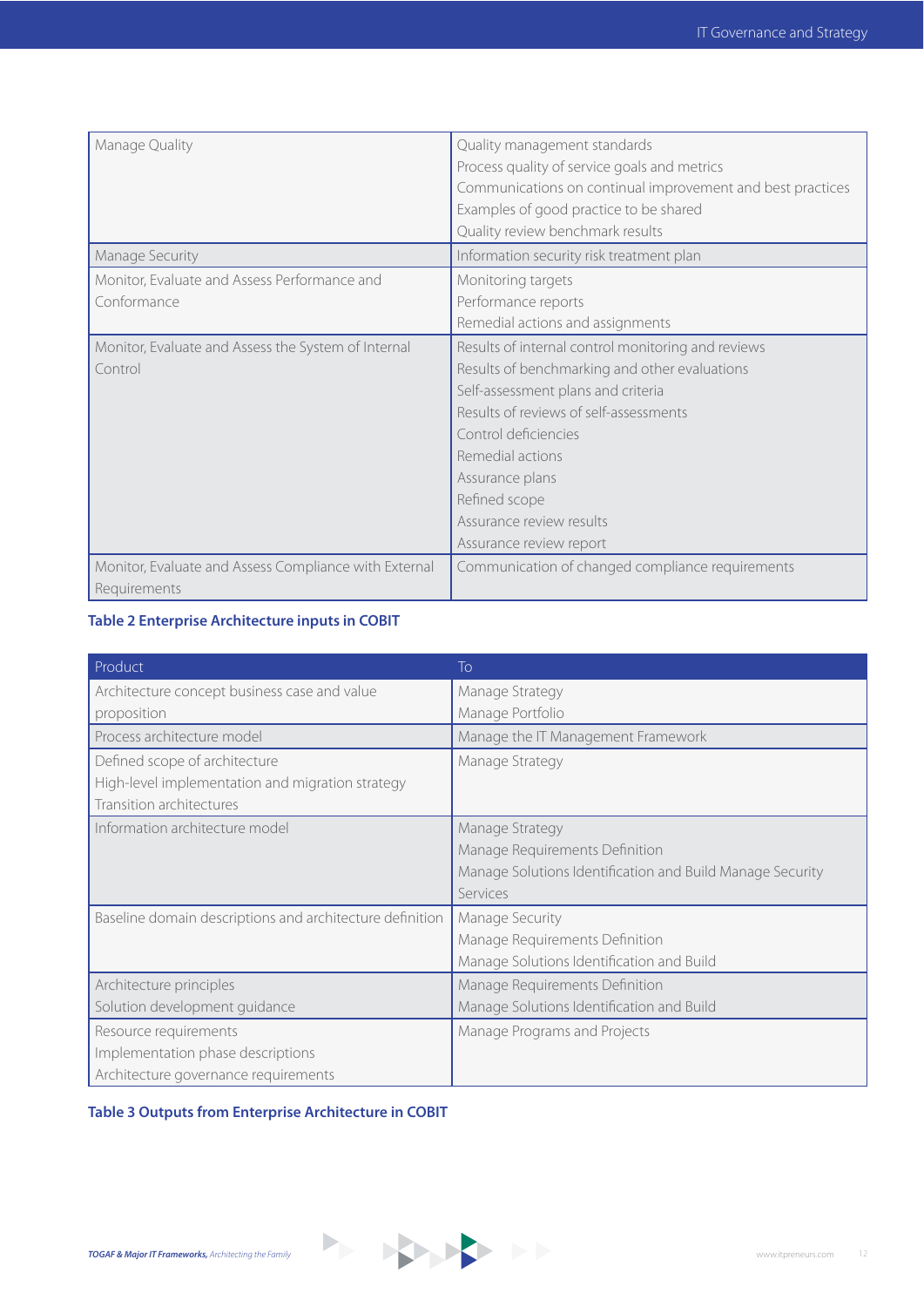# 4. TOGAF and PRINCE2

PRINCE2 stands for "Projects IN Controlled Environments" and is a structured project management method. It is endorsed by the UK Government as the project management standard for public projects. The method encompasses the management, control and organization of a project. The most recent version of PRINCE2 is the 2009 edition, which is published in two books, "Managing Successful Projects with PRINCE2 - 2009 Edition" and "Directing Successful Projects with PRINCE2 - 2009 Edition". PRINCE2 is built on seven principles: Continued business justification, learn from experience, defined roles and responsibilities, manage by stages, manage by exception, focus on products and tailor to suit the project environment.

The heart of PRINCE2 is formed by the seven processes (also see Figure 5). PRINCE2 starts with a pre-project phase, triggered by a mandate, received from the sponsor. During the start up, in this pre-project phase, the project management team is appointed, a first outline of the Business Case, a description of the end-product to be delivered, the project management team structure, the project approach and a Project Brief are prepared. The overall approach to be taken is decided and the next stage of the . When the project seems viable and achievable the project will start with the initiation stage. In this stage strategies on Risk, Quality, Configuration and Communication Management, a first global planning, called the Project Plan and a detailed Business Case are produced. These documents are gathered in the Project Initiation Documentation. Directing a Project describes the work of the Project Board; how it authorizes Stage Plan(s), gives ad hoc direction to the project and closes a project. Controlling a Stage is the day-to-day management by the Project Manager described. This includes the way in which Work Packages are authorized and received from the Team Manager(s), as well as how progress is monitored and reported. The Managing a Stage Boundary process dictates what should be done towards the end of a stage. A next Stage Plan should be planned and the overall Project Plan, and Business Case (including the risk profile) should be amended if needed. The Managing Product Delivery process controls the link between the Project Manager and the Team Managers by authorizing, accepting and executing Work Packages to be produced on the work floor. Closing a Project covers a controlled hand over of the project's output to the user and maintenance organization, and evaluation of the project's achievements.



**Figure 5 Seven Processes of PRINCE2**

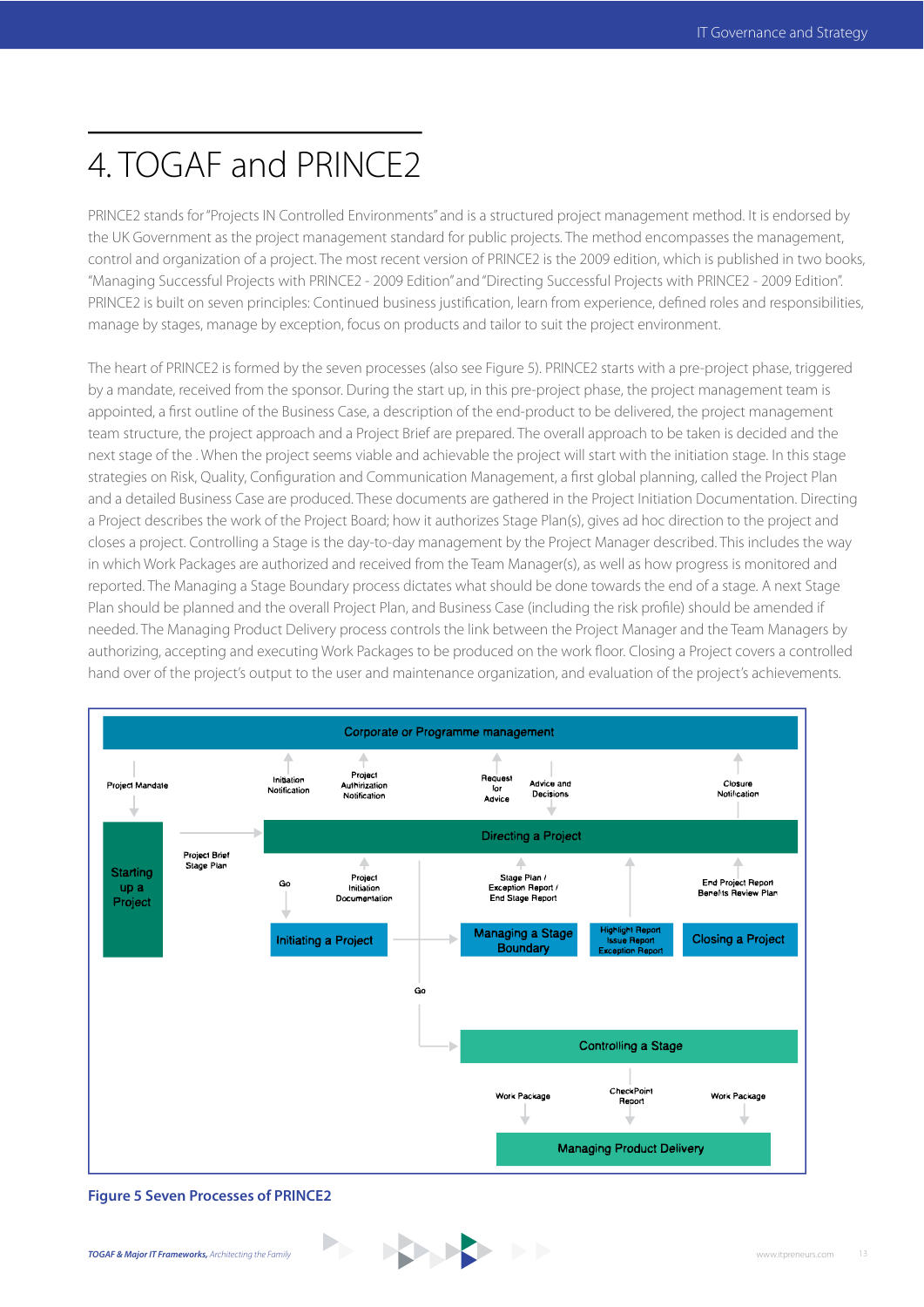### Relationship of PRINCE2 with TOGAF

There are various relationships between PRINCE2 and TOGAF: Defining an enterprise architecture is typically performed in the form of a project, enterprise architecture governs projects to ensure that they contribute to the enterprise goals, and enterprise architecture can lead to new projects that are needed to realize the goals. The paper looks at all these perspectives in turn.

Most of the phases of the Architecture Development Method in TOGAF are executed in a project fashion, with the exception of implementation governance and architecture change management. These phases are really more continuous activities. Actually, a number of architecture projects may be performed in parallel, where each project is delivering a specific type of architecture. For example, in a complex organization that consists of multiple divisions, each division will typically define its own enterprise architecture (also called segment architecture in TOGAF). Enterprise architecture projects may actually be very large and complex projects, involving a large number of stakeholders, running for as long as a year and spending more than a million dollars. It may be clear that such a project needs a structured project management approach. TOGAF includes a lightweight project management approach, and accompanying deliverables. Most importantly, it recognizes the need for a formal Request for Architecture Work as a trigger to startup an enterprise architecture project, which is quite similar to a project mandate. The architecture function will then construct a Statement of Architecture Work, which is really a project plan that is included in the Project Initiation Documentation. It is even suggested in TOGAF that the Architecture Development Method may be used as an approach for non-architecture projects, although I do not think that it would be wise to do so. On the other hand, PRINCE2 is very suitable as a project management method for managing an enterprise architecture project. In such a case, some of the deliverables in TOGAF should be tuned to PRINCE2, such as the deliverables mentioned before (also see Table 6). Actually, tailoring to suit the project environment is one of the principles of PRINCE2. The general adaptation of PRINCE2 to the organization is referred to as "embedding". Table 6 shows the PRINCE2 products that are strongly related to TOGAF products.

The enterprise architecture can be used to define the scope of a project during the start-up of a project: What are the parts of the organization that are impacted by the project. In particular, the enterprise architecture provides models that show the organization and its information technology from several perspectives, and these models are well suited to be used for scoping. For example, a business function model shows all the business functions of the organization, which are relatively stable elements that describe what the organization does. Expressing the scope of the project in terms of these business functions is really helpful.

An architectural approach can be seen as part of the quality management of a project. During the project initiation process a quality plan is constructed, and business requirements should be part of this plan. Architecture principles can be seen as high-level requirements that need to be translated to the project. The translation of the enterprise architecture to the project is defined in an architectural contract between the architecture function and development partners. This architectural contract can be seen as a complement to (or part of ) the project initiation document in PRINCE2, or an issue in the project, and may be fixed by the project team. This issue should be taken care of in the "directing a project process" of PRINCE2. This will require a collaboration of the project board that controls the project, and the architecture board that is responsible for the enterprise architecture. In the management of a stage boundary process in PRINCE2, issues that require additional work may lead to an exception report that also needs to be handled by the project board. During the closing of a project, it needs to be determined whether all enterprise-architecture related issues are solved or identified as follow-on activities.

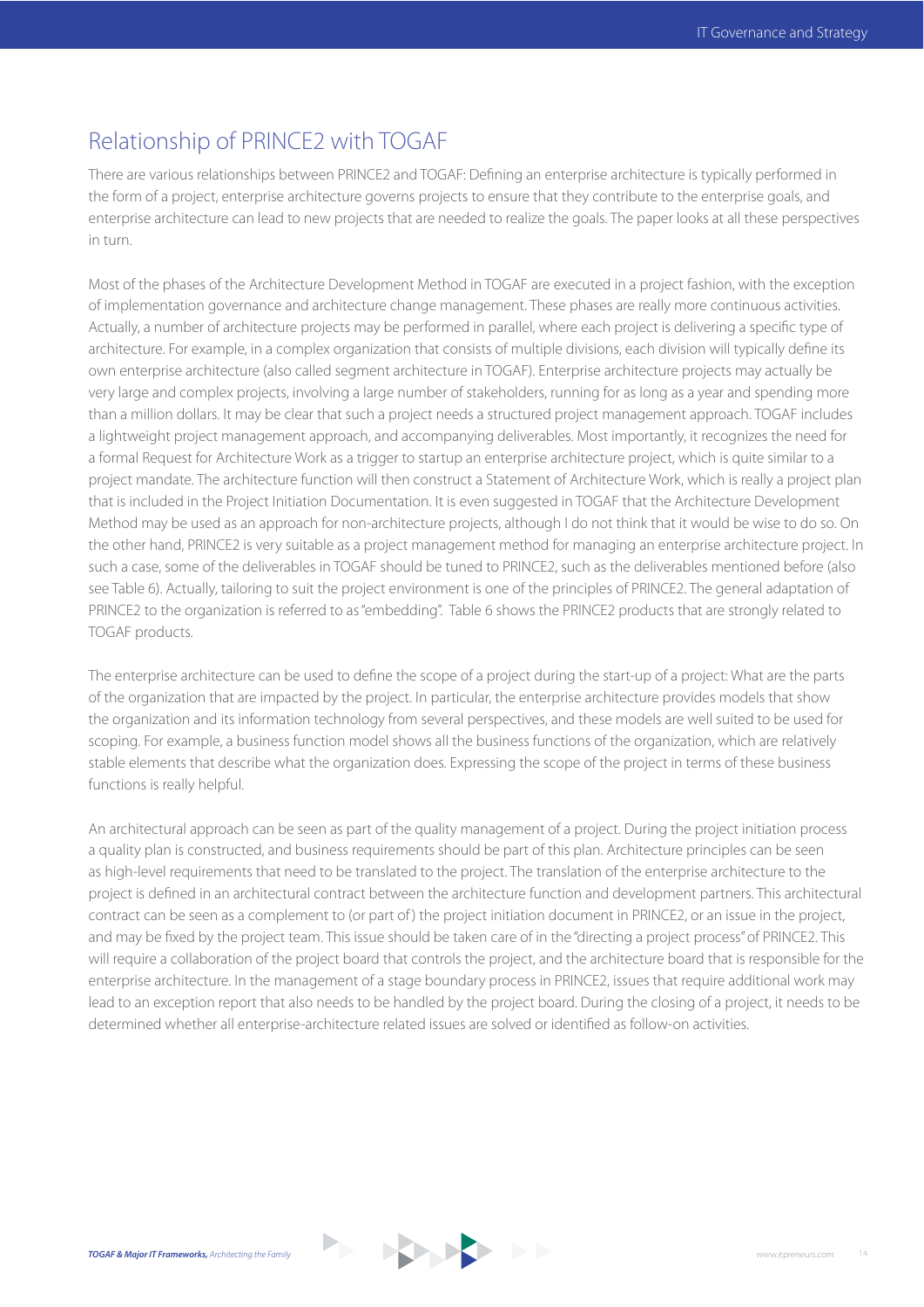| TOGAF Product                       | PRINCE2 Product that Overlaps                                  |
|-------------------------------------|----------------------------------------------------------------|
| Request for Architecture Work       | Project Mandate for architecture project                       |
| Statement of Architecture Work      | Project Initiation Document for architecture project           |
| Communications Plan                 | Communications Management Strategy for architecture project    |
| Implementation and Migration Plan   | Project Brief Mandates for projects identified in architecture |
| Decision Log part of governance log | Issue Log created in architecture governance                   |

#### **Table 6 Relating TOGAF and PRINCE2 and TOGAF Products**

Enterprise architecture is meant to provide guidance to design, which is typically performed in a project. Such guidance is part of the implementation governance phase in TOGAF. The enterprise architecture can be used to define the scope of a project during the pre-project phase: What are the parts of the organization that are impacted by the project. In particular, the enterprise architecture provides models that show the organization and its information technology from several perspectives, and these models are suited to be used for scoping. For example, a business function model shows all the business functions of the organization, which are relatively stable elements that describe what the organization does. Expressing the scope of the project in terms of these business functions is helpful. The same holds for models that show the main groups of information and applications. Figure 7 shows all the relevant architecture related activities for each of the PRINCE2 processes. It is strange that PRINCE2 does not specifically mention enterprise architecture. One way of looking at it is that architecture can be seen as part of quality management, which is incorporated in PRINCE2. During the Project Initiation process a quality plan is constructed, and architectural requirements should be part of this plan. Architecture principles can be seen as highlevel requirements that need to be translated to the project. Architecture models can be seen as a high-level design that is to be refined in the project. The impact of the enterprise architecture on the project is defined in an Architecture Contract between the architecture function and development partners. This Architecture Contract can be seen as part of the Project Initiation Documentation in PRINCE2. Project documentation (especially any design documentation) should be reviewed for compliance with the enterprise architecture. Informal reviews can take place at several moments of a project during the Controlling a Stage process in PRINCE2 terminology. A formal compliance review will be performed as part of the Managing Product Delivery process in PRINCE2. TOGAF provides elaborate guidance for performing such compliance reviews. Deviations that are identified during a compliance review are recorded as issues in the project, and may be fixed by the project team. When the enterprise architect and project team do not come to an agreement on how to handle the deviation, the issue may be escalated. This issue should be taken care of in the Directing a Project process (give ad hoc directions) of PRINCE2. This will require a collaboration of the project board that controls the project, and the architecture board that is responsible for the enterprise architecture. The project may need to adjust certain products in order to comply with the enterprise architecture. The architecture board may also give dispensations for deviations from the enterprise architecture. In the Managing a Stage Boundary process in PRINCE2, issues that require additional work may lead to an exception report that also needs to be handled by the project board. During the closing of a project, it needs to be determined whether all enterprise architecture related issues are solved or identified as follow-on activities.

The last and most important relationship between PRINCE2 and TOGAF. TOGAF is that an enterprise architecture may identify projects that need to take place in order to attain the goals. This is the result of the migration planning phase in TOGAF, and is described in the Implementation and Migration Plan. This plan provides a list and schedule of the projects that will realize the target architecture. It consists of an implementation and migration strategy, a project and portfolio breakdown and may include a list of project charters. These project charters can be considered as Project Mandates in PRINCE2 terminology, although they may already include information at the detail level required for a Project Brief. It includes information about the business value, risk, issues, assumptions, dependencies, resource requirements and costs. It is interesting to see that these project charters are optional, and also that they were mandatory in the previous version of TOGAF (9.0). This seems to indicate that there is no agreement on the level of detail that the implementation and migration plan provides on projects that are needed. Also, the portfolio management process is meant to deal with the total project portfolio, and determine which projects to actually start. In practice, organizations should determine the exact interfaces between their enterprise architecture, portfolio management and project management processes.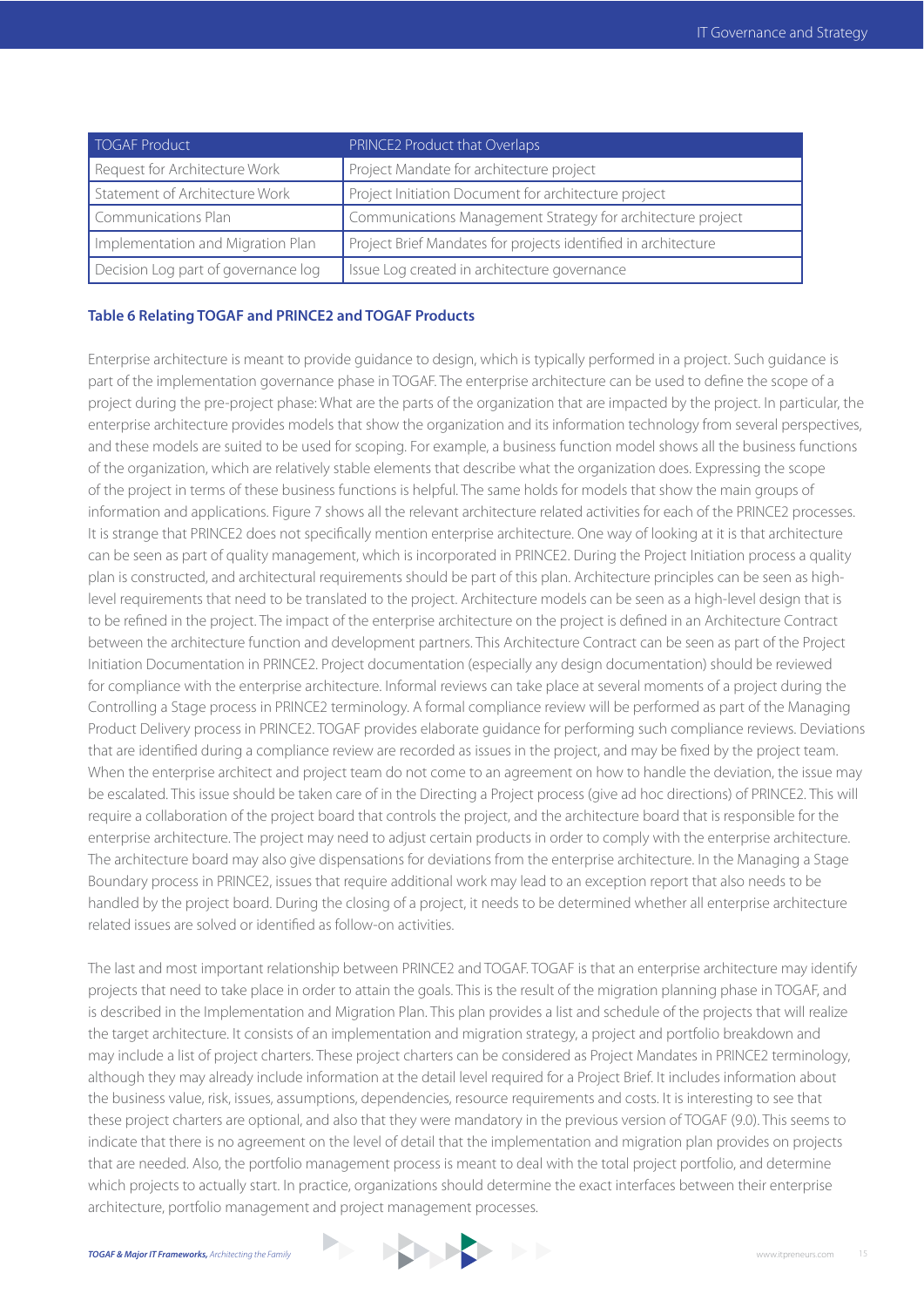# 5. TOGAF and ITIL



**Figure 7 Mapping architecture to PRINCE2 processes**

ITIL stands for "Information Technology Infrastructure Library" and is a framework for IT service management. ITIL provides guidance to service providers on the provision of quality IT services, and on the processes, functions and other capabilities needed to support them. The framework is managed by the Cabinet Office of the UK Government. In 2007, a major refresh of ITIL was published (ITIL version 3) in response to significant advancements in technology and emerging challenges for IT service providers. In 2011, as part of its commitment to continual improvement, the Cabinet Office published the most recent version (ITIL 2011 edition) to improve consistency across the core publications. ITIL defines 26 processes, organized into 5 volumes: Service Strategy, Service Design, Service Transition, Service Operation, and Continual Service Improvement. In addition to the core publications, there is also a complementary set of ITIL publications providing quidance specific to industry sectors, organization types, operating models and technology architectures.

The five volumes of ITIL form the main structure of ITIL, and together form the ITIL Service Lifecycle (also see Figure 8). The purpose of the Service Strategy stage of the service lifecycle is to define the perspective, position, plans, and patterns that a service provider needs to be able to execute to meet its business outcomes. It is aimed at executives and managers who are responsible for defining the strategy of a service provider. Service Design provides guidance for the design and development of services and service management practices. It covers design principles and methods for converting the strategic objectives into services. The scope of Service Design is not limited to new services; Service Design is also about changes to existing services. Service Transition provides guidance for the development and improvement of capabilities for introducing new and

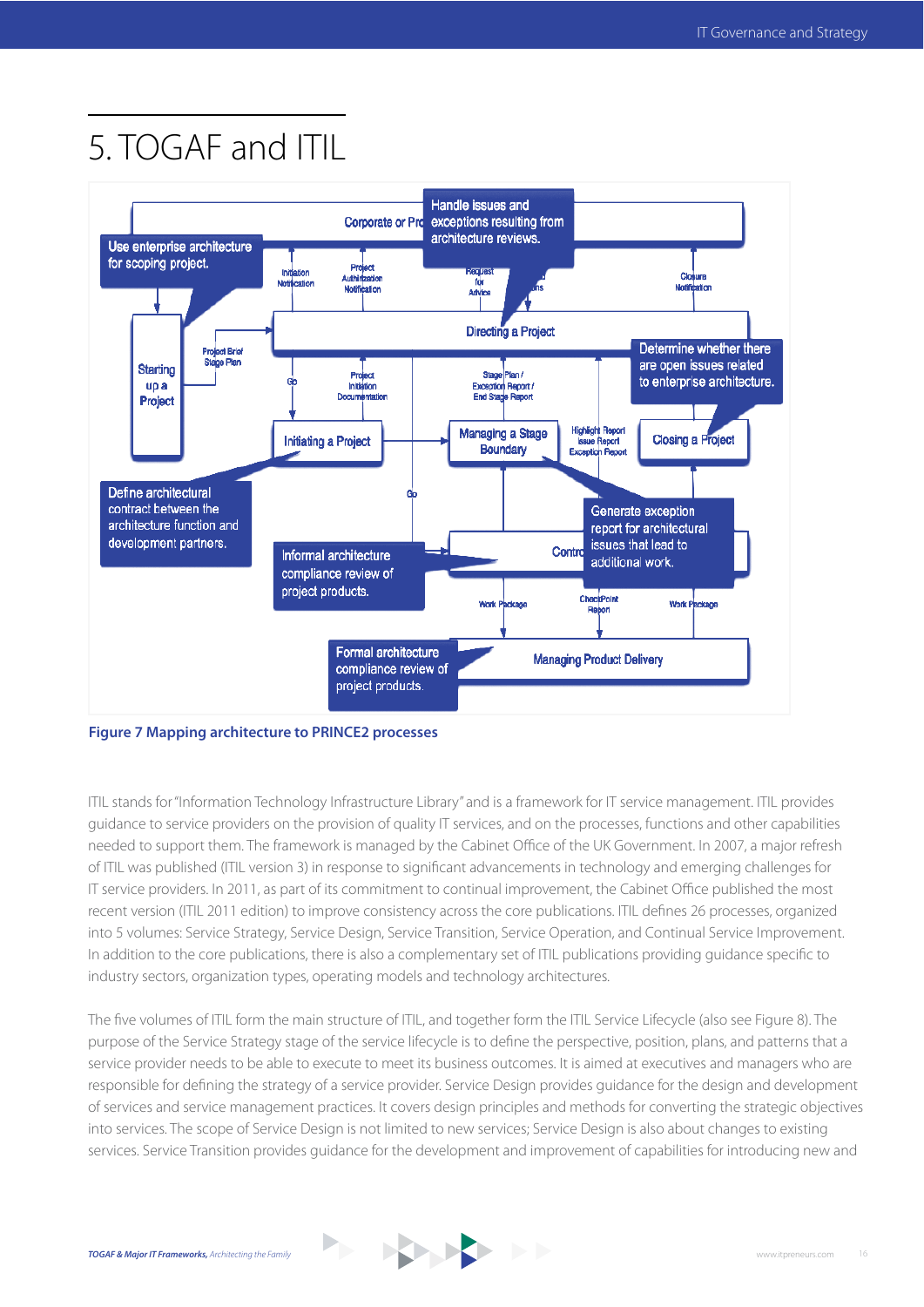changed services into supported environments. It describes how to transition an organization from one state to another, while controlling risk and supporting organizational knowledge for decision support. The purpose of the Service Operation stage of the service lifecycle is to coordinate and carry out the activities and processes required to deliver and manage services at agreed levels to business users and customers. Service Operation is also responsible for the ongoing management of the technology that is used to deliver and support services. Continual Service Improvement (CSI) provides guidance to align IT services with changing business needs by identifying and implementing improvements to IT services that support business processes. These improvement activities support the lifecycle approach through service strategy, service design, service transition and service operation. CSI is always seeking ways to improve service effectiveness, process effectiveness and cost effectiveness. The processes in this volume form a closed loop feedback system, based on the Plan-Do-Check-Act (PDCA) cycle. Figure 8 provides an overview of the various processes that are part of the five volumes.



#### **Figure 8 ITIL Service Lifecycle**

| Service Strategy                                                                                                                                                                        | Service Design                                                                                                                                                                                                                                                                                                                                                                             | Service Transition                                                                                                                                                                                                                                                                        | <b>Service Operation</b>                                                                                                            |  |
|-----------------------------------------------------------------------------------------------------------------------------------------------------------------------------------------|--------------------------------------------------------------------------------------------------------------------------------------------------------------------------------------------------------------------------------------------------------------------------------------------------------------------------------------------------------------------------------------------|-------------------------------------------------------------------------------------------------------------------------------------------------------------------------------------------------------------------------------------------------------------------------------------------|-------------------------------------------------------------------------------------------------------------------------------------|--|
| Strategy management for<br><b>IT</b> services<br>Service portfolio<br>management<br>Financial management<br>for IT services<br>Demand management<br>Business relationship<br>management | Design coordination<br>$\bullet$<br>Service catalogue<br>$\ddot{\phantom{0}}$<br>management<br>Service level<br>management<br>Availability management<br>$\bullet$<br>Capacity management<br>$\bullet$<br>IT service continuity<br>$\bullet$<br>management (ITSCM)<br>Information security<br>$\bullet$<br>management<br>System security<br>management<br>Supplier management<br>$\bullet$ | Transition planning and<br>$\bullet$<br>support<br>Change management<br>Service asset and<br>configuration<br>management<br>Release and deployment<br>$\bullet$<br>management<br>Service validation and<br>$\bullet$<br>testing<br>Change evaluation<br>Knowledge management<br>$\bullet$ | Event management<br>$\bullet$<br>Incident management<br>$\bullet$<br>Request fulfillment<br>Problem management<br>Access management |  |
| Continual Service Improvements                                                                                                                                                          |                                                                                                                                                                                                                                                                                                                                                                                            |                                                                                                                                                                                                                                                                                           |                                                                                                                                     |  |

#### **Figure 8 ITIL Processes**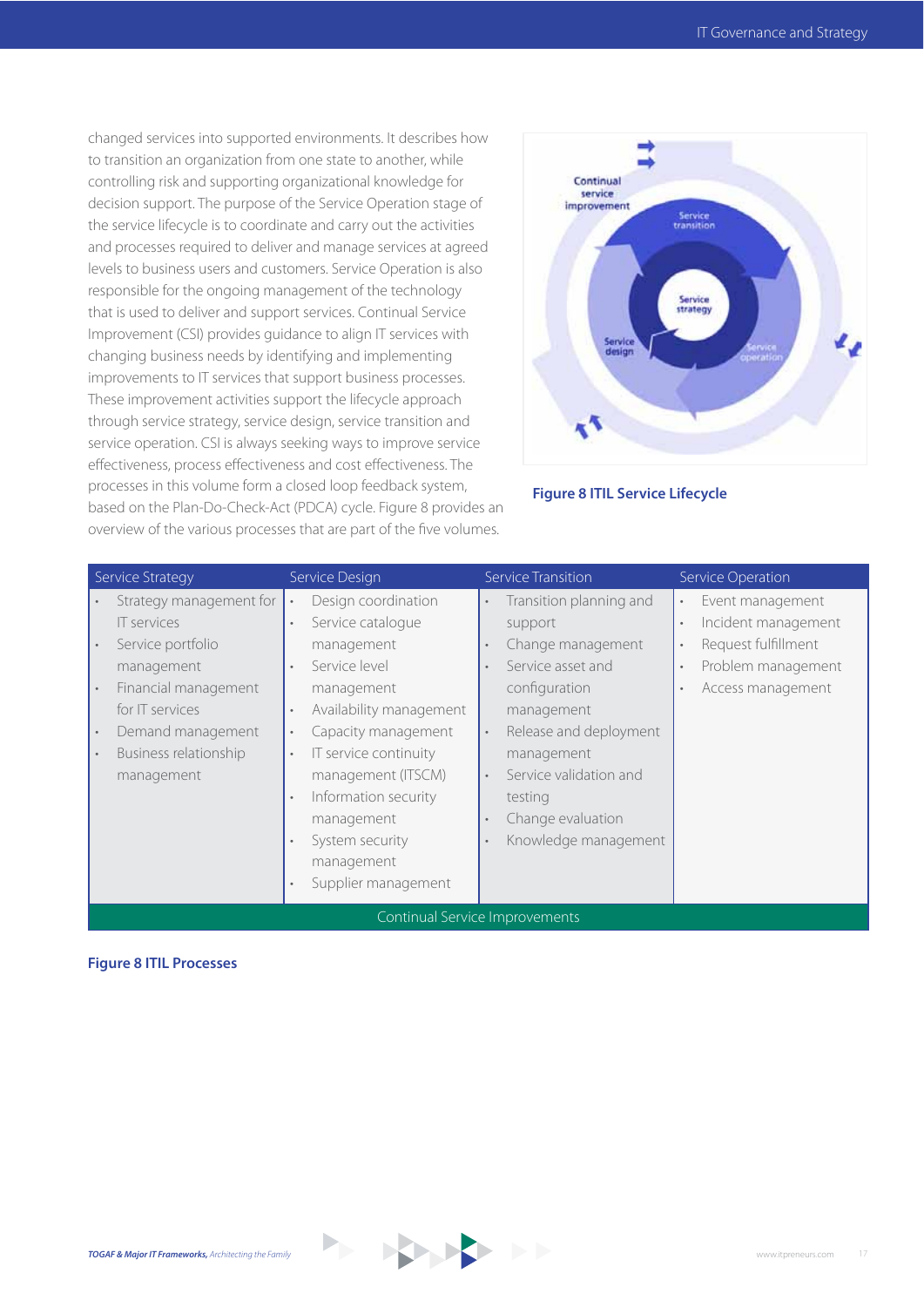### Relationship of ITIL with TOGAF

As for the other frameworks, there are also multiple relationships between TOGAF, ADM and ITIL. The first is that ITIL can be seen as an architecture for IT service management, and could in theory have been constructed in a TOGAF-ADM-like process. In particular, ITIL provides a very elaborate description of the various lifecycle stages of a service and all the processes needed for IT service management to support the service throughout the whole lifecycle, which is really a process architecture (or even a business architecture for the business of IT service management). It describes the processes in a very structured and elaborate manner, including the information that is managed in the processes, the critical success factors, key performance indicators and the relationships that exist with other processes. Given that ITIL also provides a description of all the information that is managed in the processes and information systems that should support them, it also provides an information systems architecture. In particular, it identifies a number of information systems that manage information about availability (Availability Management Information System), capacity (Capacity Management Information System), suppliers and contracts (Supplier and Contract Management Information System), security (Security Management Information System), Security Management Information System) and configuration items (Configuration Management System) and media (Definitive Media Library).

ITIL also introduces the concept of a Service Knowledge Management System, as an all-encompassing information system that manages all information that is relevant for IT service management and that includes the previously mentioned information systems. As the name suggests, knowledge management is seen as an important aspect of IT service management, and ITIL also provides elaborate general information on this subject. It also goes into more detail on the architecture of the Service Knowledge Management System by showing the layers that should be part of such a system (see Figure 9). The presentation layer enables searching, browsing, retrieving, updating, subscribing and collaboration. The knowledge processing layer is where the information is converted into useful knowledge, which enables decision-making. The information integration layer provides integrated information that may be gathered from data in multiple sources in the data layer. The data layer includes tools for data discovery and data collection, and data items in unstructured and structured forms.



**Figure 9 The Architecture of the Service Knowledge Management System(SKMS)**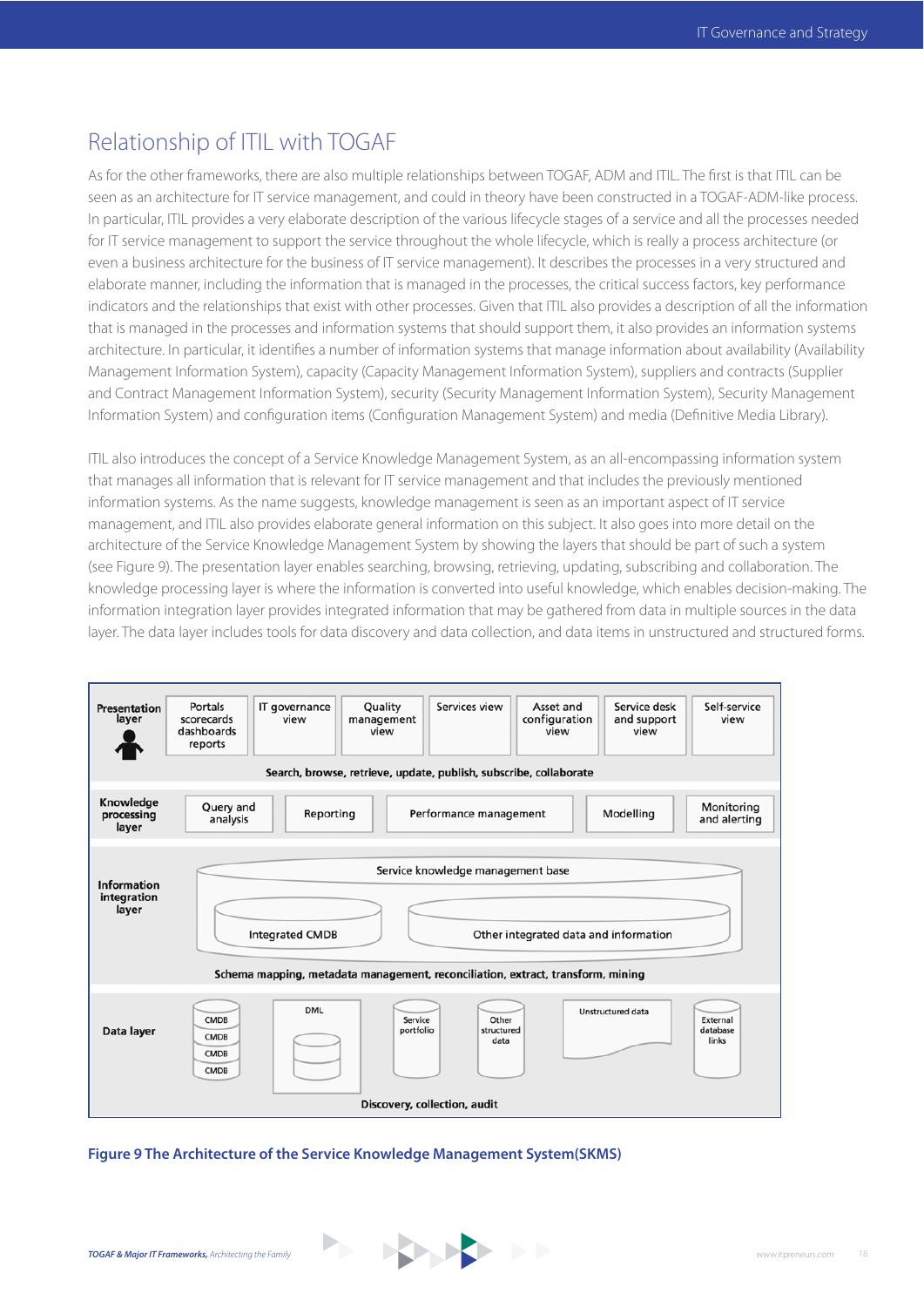Looking at ITIL as an architecture for IT service management can help organizations in the implementation of IT service management. In particular, implementing IT service management is very similar to implementing other architectures. In terms of TOGAF, ITIL provides the target architecture, which should be confronted with the baseline architecture of a specific organization, the. The gaps between the baseline and target architecture should be aggregated and grouped into a roadmap; and an implementation and migration plan should be constructed. Also, an Architecture Contract should be developed for the program that will implement IT service management based on ITIL, describing the essential requirements from an architectural perspective.

Probably the most important relationship between ITIL and TOGAF is that there is a strong relationship between the processes (although these relationships are not clearly identified in ITIL). In particular, the first builds on the results of the latter. An enterprise architecture describes services that are needed at a high level and these services are designed in the Service Design stage in ITIL. During the development of the enterprise architecture level, the focus is on identifying the services, based on the goals and requirements of the organization. During Service Design all necessary details are added. Enterprise architecture can be seen as a high-level form of design (essential design), and from that perspective, you could say that there is a progression from high-level to low-level design (also see Figure 10). Multiple levels of detail are also recognized in TOGAF; a strategic architecture is a very high-level architecture, while segment architectures and capability architectures go into more detail for specific segments (departments, themes) and capabilities. Service Design can also be seen as existing of multiple levels of design. The highest level of design is what is typically called "solution architecture", which is close to what TOGAF calls "capability architecture". The difference between an enterprise perspective (such as in a capability architecture) and a solution perspective (as provided by ITIL) is that the former focuses on alignment with organization-wide goals, while the second focuses on realizing a solution within predefined constraints. At an even lower level, we typically talk about detailed design. So both TOGAF and ITIL provide guidance in the design of services, albeit at a different level of detail. Also, design in ITIL is focused on IT services while enterprise architecture has a much broader focus (also looking at non-IT services). Note that design activities are not only performed as part of projects in ITIL; changes that are handled as part of the change management process will typically also contain design activity, albeit in a more minimalistic manner. Designs at various levels are also reviewed for compliance with the enterprise architecture, similar to what is described in the section on the relationship between TOGAF and PRINCE2.



#### **Figure 10 Progression from Enterprise Architecture to Design**

In addition to the design-related interface as described in the previous paragraph, there is also a planning-related relationship between the two frameworks. The work packages that are identified in the Implementation and Migration Plan in TOGAF may be too small for a project and it may be more appropriate to handle them as change requests that can be handled in the change management process as part of the Service Transition volume in ITIL. As indicated before, this typically triggers design work that should also be checked for compliance with the enterprise architecture.

There is also a relationship between the problem management process in ITIL and enterprise architecture. In particular, problems may be drivers for change with an architectural impact. Formulated differently, enterprise architecture also includes a form of problem management, where structural solutions are sought for recurring issues. Given that such identification of solutions is part of TOGAF as well as ITIL, communication between the involved processes is needed to prevent redundancy of effort and/or conflict between suggested solutions.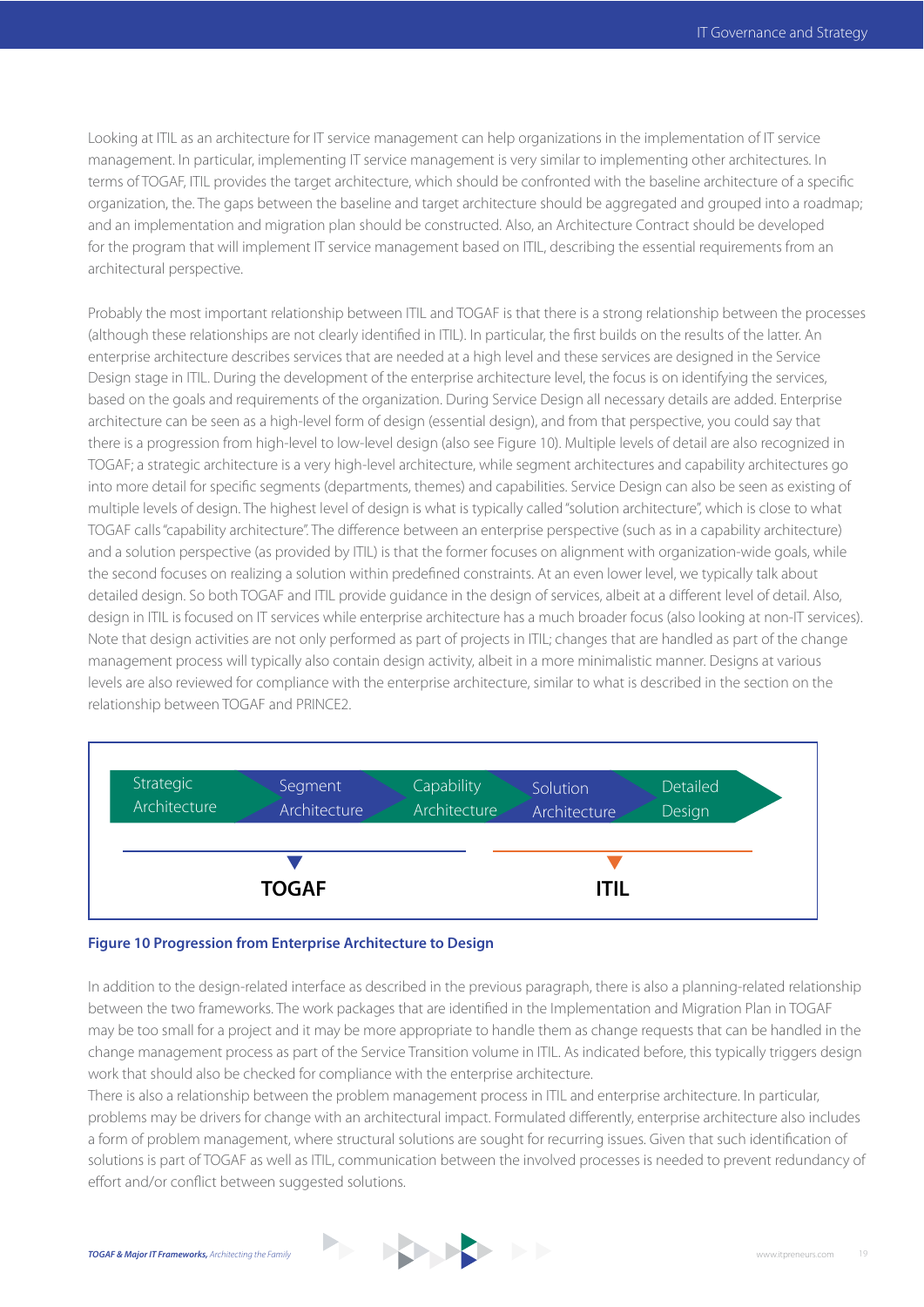Another important interface between the ITIL and TOGAF processes is that the Service Strategy processes in ITIL are really an input to enterprise architecture. In particular, the "strategy management for IT services" process maps onto the strategic planning process as depicted in Figure 2. It defines the goals, policies and actions that the enterprise architecture needs to build upon. Given the scope of ITIL, this strategic planning process is restricted to IT-strategy, and more specific to IT service strategy. However, a lot of what is described in the Service Strategy volume also applies to business strategy. Formulated even stronger: If you want to understand business strategy in general, you should really read the Service Strategy volume in ITIL. So TOGAF and enterprise architecture really lies between the Service Strategy and Service Design processes of ITIL. Note that this is not true for the business architecture, since defining the business strategy is not part of ITIL.

The final relationship of importance between ITIL and TOGAF is that the artifacts and information systems repositories that support them are related. This is a direct consequence of the fact that service design builds upon the deliverables of the enterprise architecture. Services that were identified in the enterprise architecture will be refined during service design. In practice, design is not only a top-down process. The enterprise architecture will start with describing the baseline architecture, and the IT services in the existing situation. Such IT services are administered in the service asset and configuration management process within ITIL Service Transition. Both ITIL and TOGAF propose repositories for documenting such building blocks. TOGAF positions the Architecture Repository as the location where all architecture deliverables, as well as the individual building blocks they consist of are administered. This architecture repository is part of an overall enterprise repository, and can take many different forms such as a database or file system. ITIL positions the Service Knowledge Management System, containing the Configuration Management System, as the location for storing information about IT services. The Configuration Management System can consist of multiple physical Configuration Management Databases that provide the actual administration of these IT services. Given that services are both input, as well as output from enterprise architecture, careful thought needs to go into how to manage this information. Figure 11 provides a recommended architecture. The Architecture Repository administers the IT services at a logical level, with relatively low detail. The Architecture Repository can initially be populated with information from the Configuration Management System. The latter provides a detailed description of IT services, focused on supporting the IT service management processes. It should also provide the link to the higher-level architectural layer, linking IT services at a logical level to IT services as a physical level. For example, a service "customer administration" in the architecture may link to multiple specific Customer Relationship Management systems that specific departments may have at a physical level. Linking these logical and physical levels will ensure that there is alignment between the enterprise architecture and IT service management. It provides the opportunity to drill down from the enterprise architecture to the detailed configuration information. Also, it allows IT specialists to understand how configuration items fit into the enterprise architecture. An overarching enterprise repository may be used to facilitate the integration of information from the Architecture Repository and Configuration Management System. This enterprise repository could become the true enterprise knowledge management system, integrating all sorts of information sources. In addition to the Architecture Repository and Configuration Management System, this could include sources such as process definitions, data definitions and software specifications. The author has successfully employed semantic wiki technology in the past for realizing such an enterprise repository.

### Common Capabilities

The previous sections described how enterprise architecture and TOGAF relate to COBIT, PRINCE2 and ITIL. What has not been described so far, are their commonalities. What is interesting to see is that a number of general subjects are described in a number of frameworks. This includes subjects such as change management, risk management, stakeholder management and governance. To a lesser extent this also includes subjects such as knowledge management and requirements management (also see Table 4). The fact that these subjects are described in multiple frameworks indicates that they are really basic capabilities that organizations need. Some of these are described as processes in some of the frameworks, while in reality these capabilities may crosscut several processes and operate at different levels. Inherent with capabilities, is that they are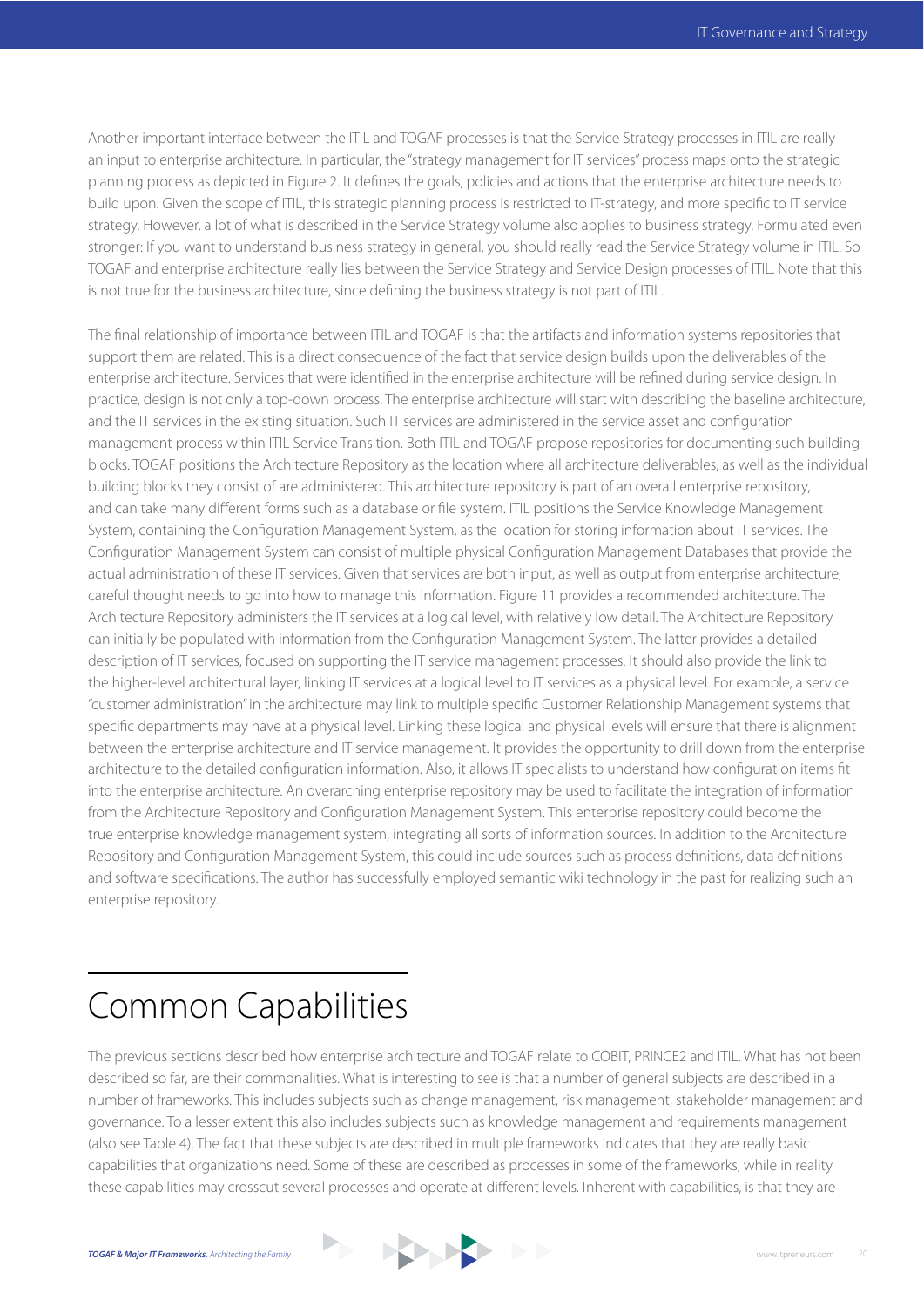

more than just a process; they are the ability to do something that also requires skills, knowledge and tools. It would be good to have one place or framework that is the source of the capability, so that other frameworks can just refer to the source. As a matter of fact, one can say that COBIT is the source of all information related to the governance capability.

| Capability              | TOGAF | <b>COBIT</b> | PRINCE <sub>2</sub> | ШI |
|-------------------------|-------|--------------|---------------------|----|
| Change management       |       |              |                     |    |
| Risk management         |       |              |                     |    |
| Stakeholder managemeßnt |       |              |                     |    |
| Governance              |       |              |                     |    |
| Requirements management |       |              |                     |    |
| Knowledge management    |       |              |                     |    |

**Table 4 Common Capabilities in Frameworks**

# Conclusion Remarks

This paper has described the relationships that TOGAF and enterprise architecture have with other process frameworks: COBIT, PRINCE2 and ITIL. These frameworks are all popular and used within a large number of organizations. In practice, people using these frameworks operate in a fairly isolated manner; they are also targeted at specific audiences: Architects use TOGAF, management uses COBIT, project managers use PRINCE2 and IT service managers use ITIL. This introduces the risk that these disciplines act in isolation, leading to process inefficiencies, communication problems and collaboration issues; and should be prevented as much as possible. This paper has attempted to provide assistance in breaking down/spanning these boundaries by describing their relationships and commonalities. The focal point has been TOGAF and enterprise architecture, which seems logical given that enterprise aims to bridge the gap between strategy and operations. The author, therefore, (pro) poses that enterprise architecture and TOGAF should play a pivotal role in organizations. In addition, TOGAF should also be integrated with other process frameworks such as COBIT, PRINCE2 and ITIL.

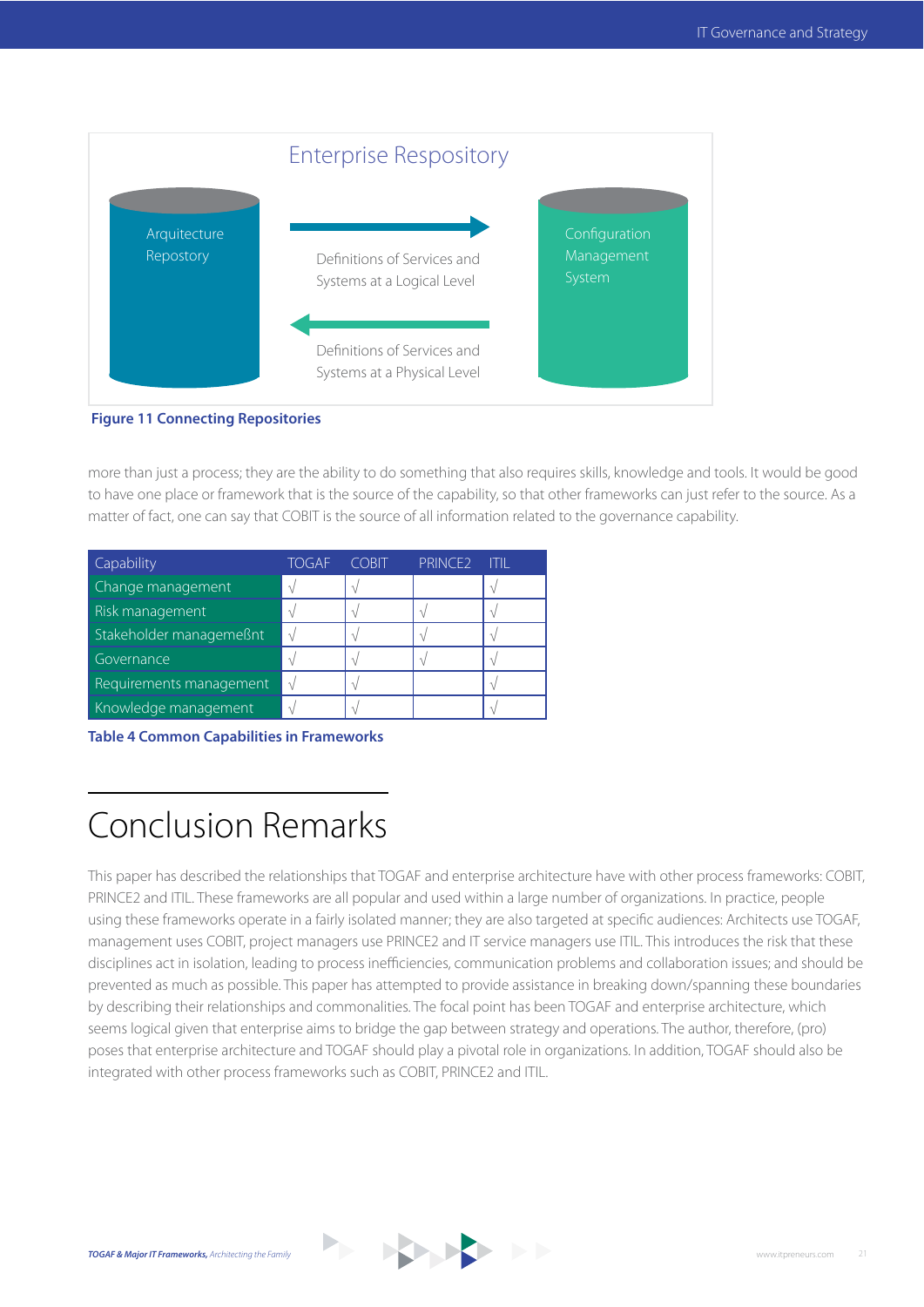# About the Author

Danny Greefhorst, MSc. is a Principal Consultant and Director of ArchiXL, an enterprise architecture consulting firm in The Netherlands. He acts as an architect and consultant for clients in the financial and public sector. Danny is responsible for the EA portal Via Nova Architectura and is a member of the board of the architecture section of the Dutch Computer Association (Ngi). He is author of the book, "Architecture Principles - The Cornerstones of Enterprise Architecture". In 2011 he received a medal of honor from the Dutch Architecture Forum for his contributions to the architecture community.

# Acknowledgements

TOGAF® is a registered trademark of The Open Group. PRINCE2® is a registered trademark of the Cabinet Office. ITIL® is a registered trademark of the Cabinet Office. COBIT® is a registered trademark of the Information Systems Audit and Control Association and the IT Governance Institute.

### References

- \* TOGAF® Version 9.1, The Open Group, ISBN: 978-90-8753-679-4, United States of America, Dec 2011.
- t COBIT® 5: A Business Framework for the Governance and Management of Enterprise IT, ISACA, ISBN 978-1-60420-237-3, United States of America, 2012.
- COBIT® 5: Enabling Processes, ISACA, ISBN: 978-1-60420-241-0, ISACA, United States of America, 2012.
- COBIT® 5 Implementation, ISACA, ISBN: 978-1-60420-240-3, ISACA, United States of America, 2012.
- An Introduction to PRINCE2™: Managing and Directing Successful Projects 2009 Edition, Office of Government Commerce (OGC), Published by TSO (The Stationery Office), ISBN: 9780113311880, 28 Aug 2009.
- . Managing Successful Projects with PRINCE2™ 2009 Edition, Office of Government Commerce (OGC), Published by TSO (The Stationery Office), ISBN: 780113310593, 8 Jun 2009.
- Directing Successful Projects with PRINCE2™ 2009 Edition, Office of Government Commerce (OGC), Published by TSO (The Stationery Office), ISBN: 9780113312030, 17 Jul 2009.
- ITIL® Service Strategy 2011 edition, Cabinet Office, Published by TSO (The Stationery Office), ISBN: 9780113313044, United Kingdom, 2011.
- · ITIL® Service Design 2011 edition, Cabinet Office, Published by TSO (The Stationery Office), ISBN: 9780113313051, United Kingdom, 2011.
- ITIL® Service Transition 2011 edition, Cabinet Office, Published by TSO (The Stationery Office), ISBN: 9780113313068, United Kingdom, 2011.
- ITIL® Service Operation 2011 edition, Cabinet Office, Published by TSO (The Stationery Office), ISBN: 9780113313075, United Kingdom, 2011.
- ITIL® Continual Service Improvement 2011 edition, Cabinet Office, Published by TSO (The Stationery Office), ISBN: 9780113313082, United Kingdom, 2011.

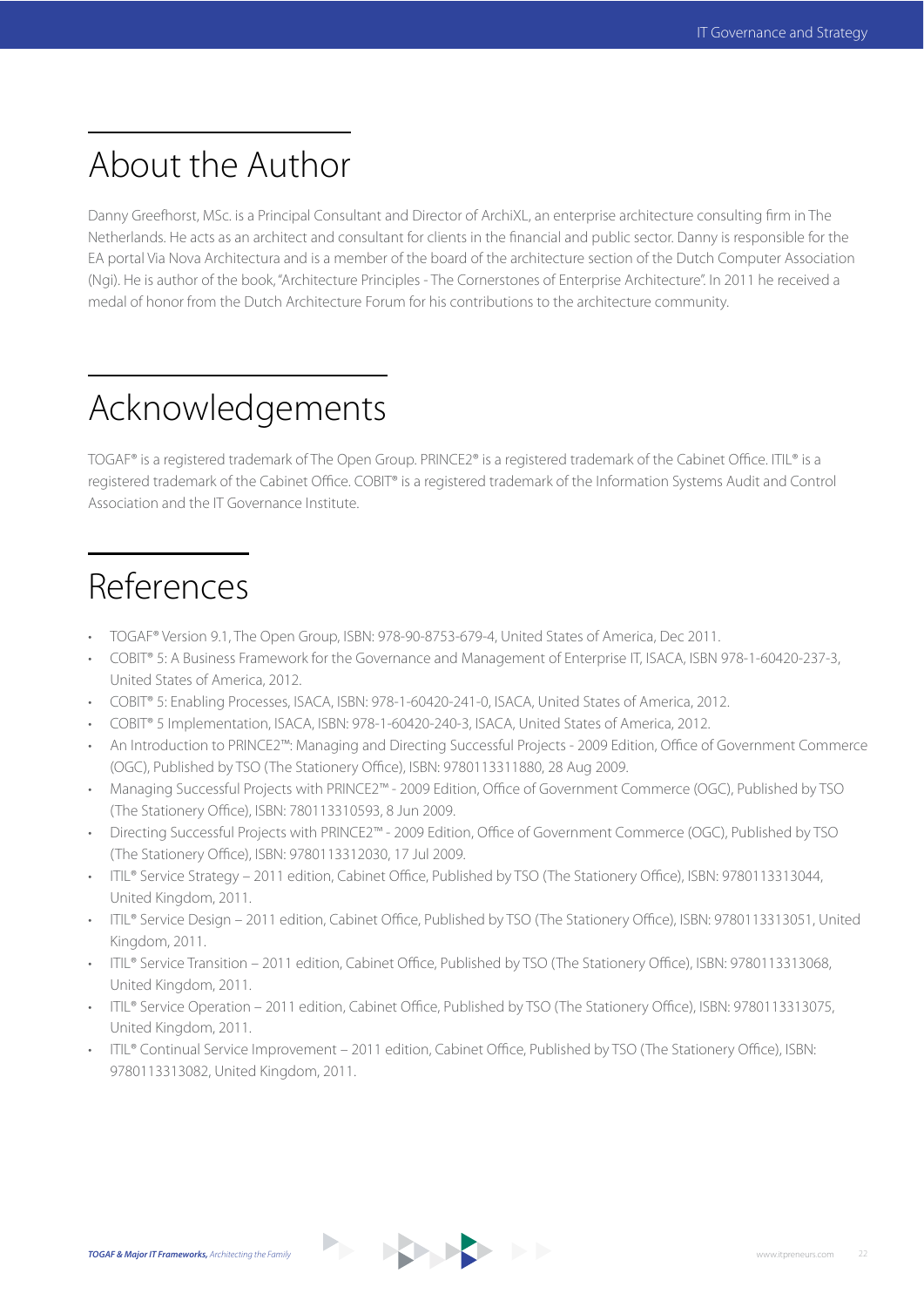